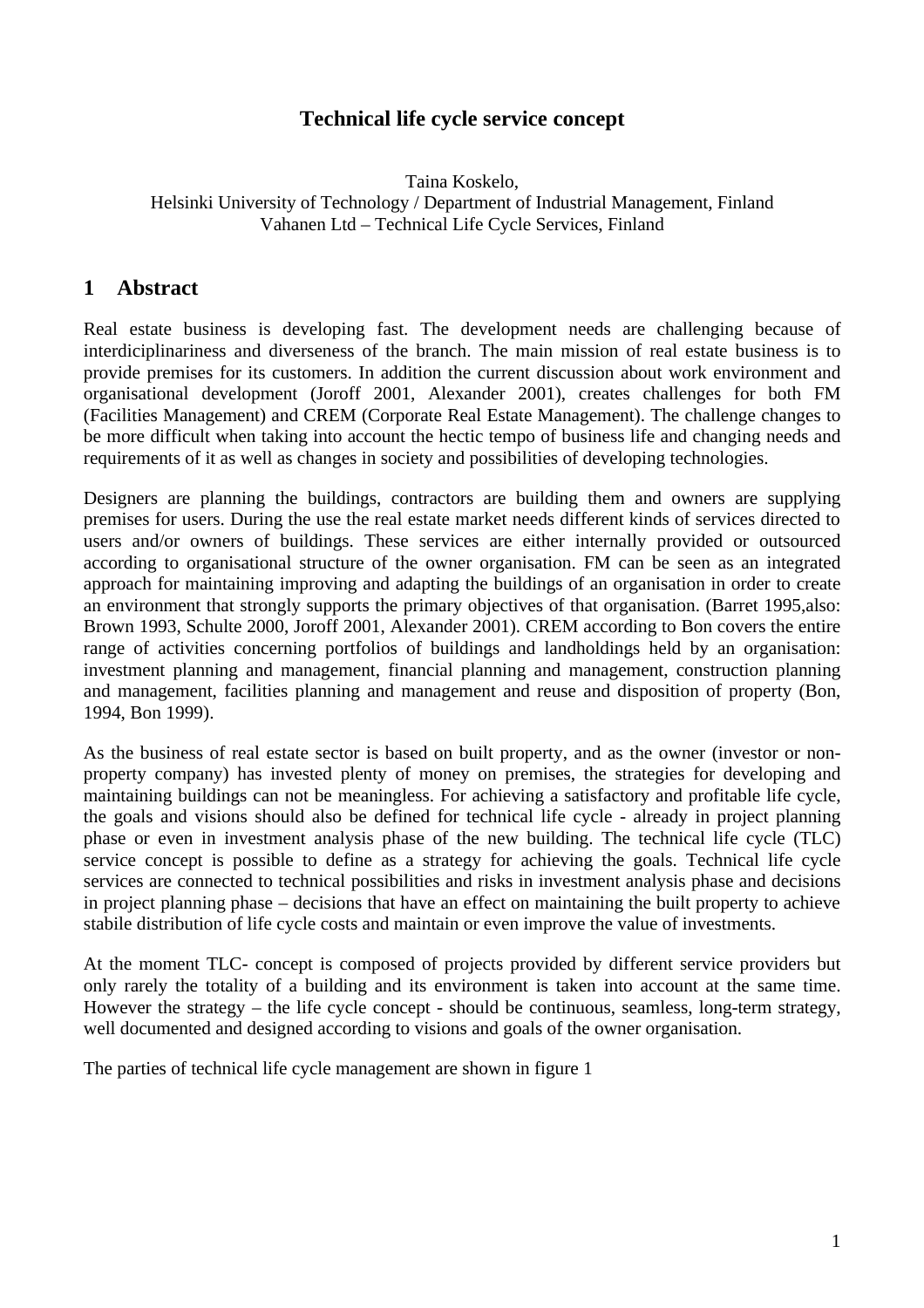

**Figure 1.** The parties of the technical life cycle management of real estates. (TK 2000)

## **2 Aims of the study**

This article is a part of a development project "Purchase model of technical life cycle service concept". It is a short abstract from the results of literature review and interviews made for gathering pre-understanding of the subject. The objectives of the project are:

- 1) To define a technical life cycle concept (TLC) of real estates and the critical tasks of it.
- 2) To define the role of technical life cycle management as a part of corporate real estate management (CREM)
- 3) To define the critical points of technical life cycle decision making
- 4) To construct a purchase model of technical life cycle services.
- 5) To define the critical know how of a competent TLC-service provider.

In this article the main ideas and intuitions about technical life cycle services are presented.

# **3 Methods**

The project is a development project led by 6 real estate companies and service providers in the capital area of Finland. The project started on spring 2000 with a feasibility study. During the winter 2000 the literature study about the topics connected to real estate business, life cycle of real estates and purchasing of technical life cycle services has been carried out. The dissertation study based on ideas emerged from this pre-understanding will be carried out by using a constructive research method.

The aim of the feasibility study was to clarify the following questions from the managers of Finnish real-estate companies or real estate departments of non-property companies: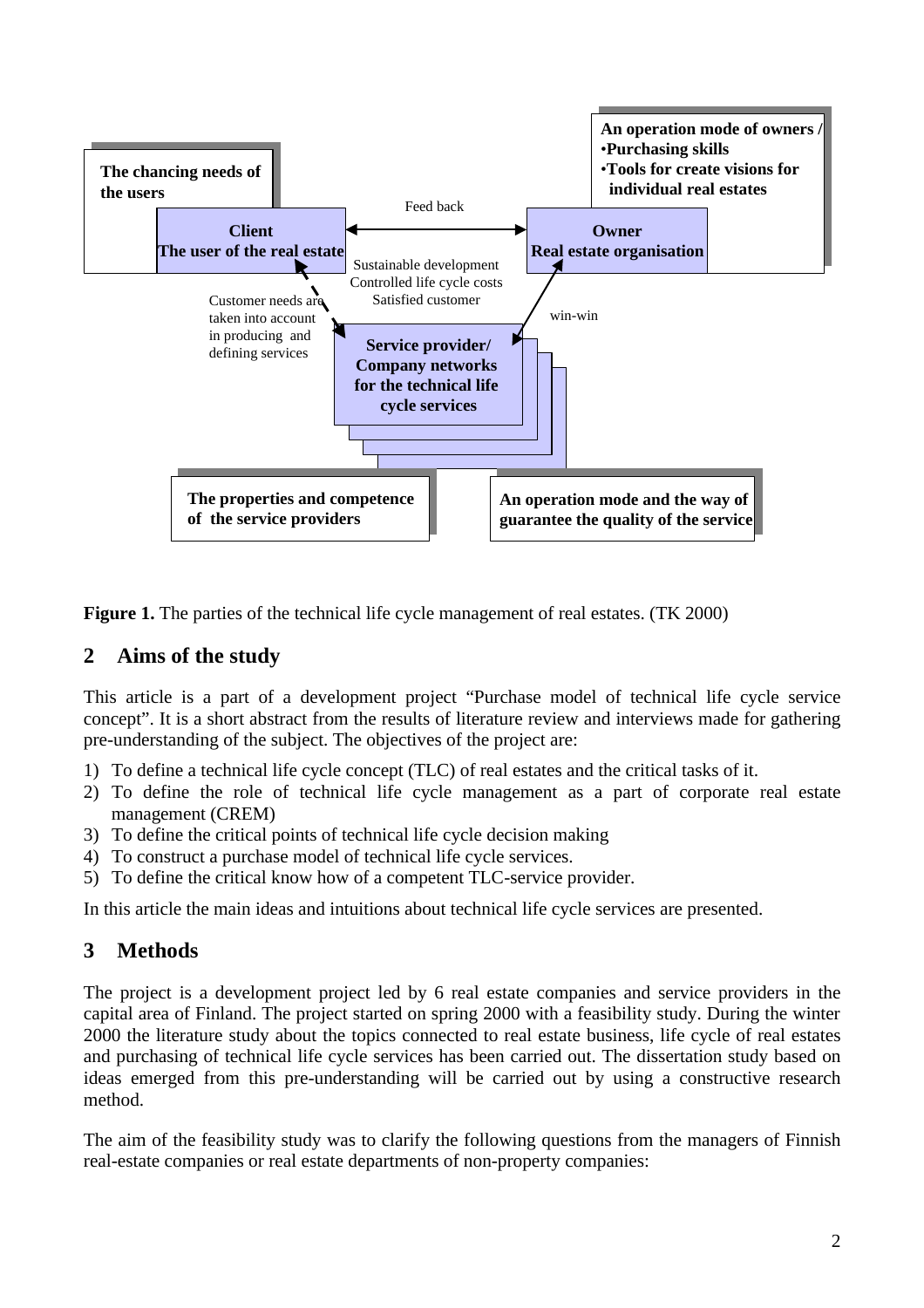- 1) How do they define their needs in buying technical life cycle (management) services for their real estates? Is the technical life cycle management an important field in the real estate sector?
- 2) Do they have technical life cycle strategies for the real estates in practice? If not, should they have?
- 3) How are they organised, what is the critical know-how they need in their own organisations?
- 4) How and from whom do they buy the technical life cycle services and how the services should be bought?
- 5) How do they measure the quality of the services
- 6) How the real estate business is going to be changed in the future?

The study was a feasibility study for defining and specifying the research question of the dissertation work and for evaluating the relevance of constructing a new concept of technical life cycle services and a purchase model of technical life cycle services for real estate managers.

The research work was made as a half structured qualitative interview-study. In every interview the same questions were asked and the answers were written down as accurately as possible. The answers were verified by the interviewees. After that they were classified and interpreted. In the conclusions the results are compared to literature from Finland, Sweden and Germany. Every interview lasted 1-3 hours. A total number of 27 real estate managers or other opinion leaders within the real estate sector in capital area of Finland were interviewed.

The literature review on the real estate business includes the topics as follows:

- 1) Framework for real estate economy
- 2) Concepts within the real estate branch
- 3) Strategies within the real estate business
- 4) The life cycle and the technical life cycle of the real estate
- 5) Purchasing of the services, core business and core competence of a real estate company

In this article the pre-understanding from the literature is compared to the results of the feasibility study. In paragraph "Discussion" some conclusions and suggestions are presented.

## **4 Results of literature and feasibility studies**

#### *4.1 Responsibilities within the real estate sector*

The real estate sector is interdiciplinary. Different kinds of parties are involved with different aspects and different interests according to the role they play in real estate business. The whole business is based on buildings and on people that are using these buildings. The real estate owner is an investor whose interests are both the building and the users. According to the interview study non-property companies were in practice more interested in supporting the core business needs of the users than real estate companies. That may be as a result of the dualistic clientele - users and shareholders/investors.

According to the interviews the real estate sector will be changed in the future as follows (Koskelo 2000):

- ?? Real estate strategies and especially total life cycle strategies will be important decision making tools in the future.
- ?? Partner relationships are going to be more and more common.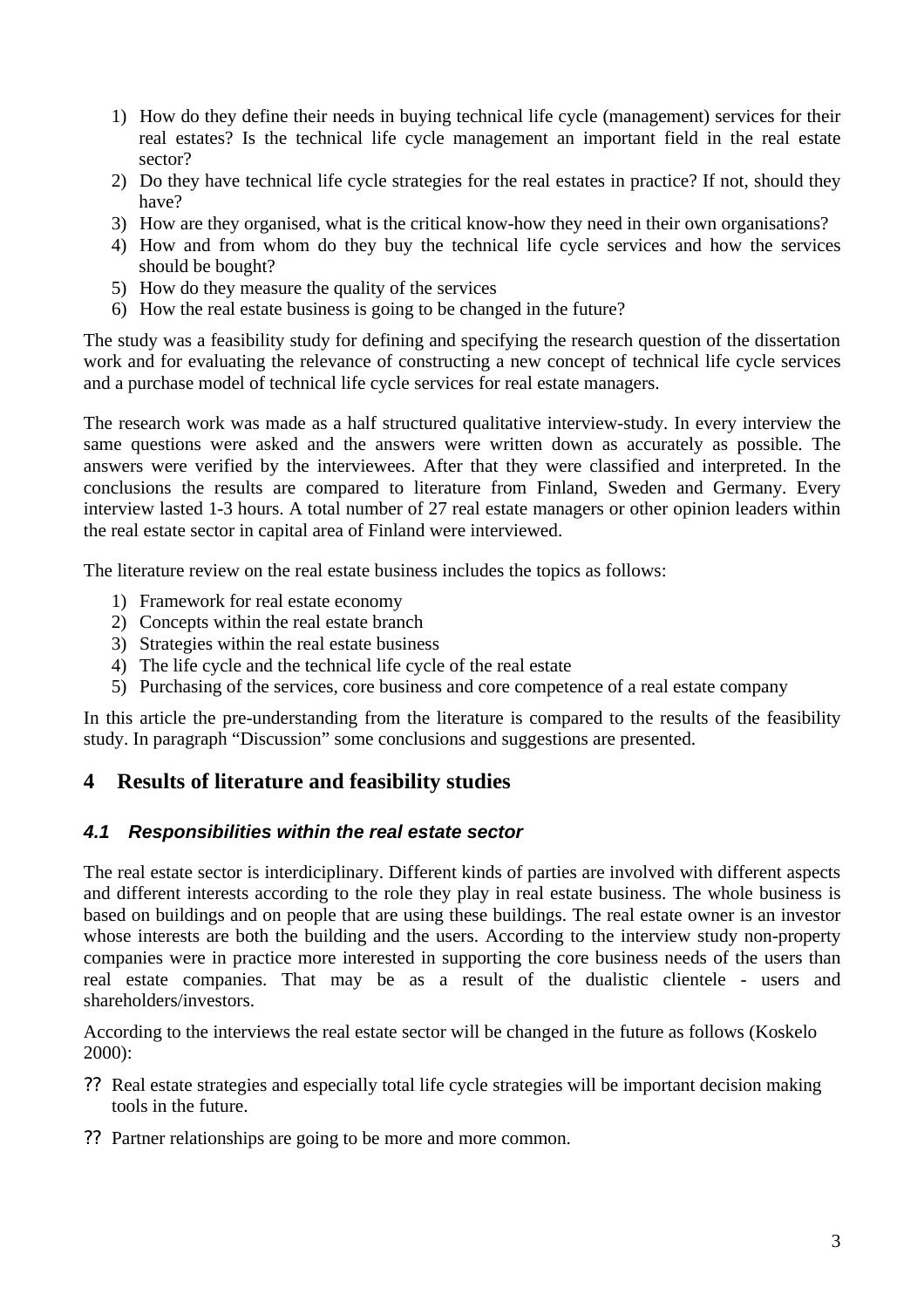- ?? Almost all tasks except the over all management will be outsourced, probably not for one or two service providers but a few.
- ?? Qualified personnel are going to be hard to find: Real estate management is the core competence of real estate companies and better purchase and management skills are needed.
- ?? More attention is going to be paid to expenses.
- ?? The business is not going to work if the returns will not increase in the future.
- ?? Importance of properties like flexibility, healthiness, economical use will be increased
- ?? In the future, there is going to be paid more and more attention to total life cycle costs.
- ?? In the service sector the services will be divided into two parts in the future: "user services" and "owner services": Services for the user organisation of the real estate and services directed to the owner of the real estate

Central definitions within real estate sector are for example CREM, FM, and AM (Asset Management). Accurate definitions do not exist but generally could be said that the FM-services are manly directed for the user of the real estate. Definition of FM by Barret is as follows: FM is "an integrated approach for maintaining improving and adapting the buildings of an organisation in order to create an environment that strongly supports the primary objectives of that organisation." (Barret 1995,also: Schulte 2000, Alexander 2001).

Bon writes about the organisation, which takes care of the real property. He emphasises the importance of managing the real estate from the aspect of the building. (Bon, 1989, also: Toure1999). He defines the CREM as follows: (Bon, 1994) "Corporate Real Estate Management covers the entire range of activities concerning portfolios of buildings and landholdings held by an organisation: investment planning and management, financial planning and management, construction planning and management and facilities planning and management." According to previous definition the technical management is part of CREM and the services connected to the building itself should be directed to owner of the real estate. In this article these services are called as technical life cycle services (TLC).

Brown (Brown & al 1993) defines Real Estate Asset Management as follows: Real estate asset management is a "general *process* of *managing all aspects of real estate assets*, including acquisition and disposition, devising *management strategies*, *management of buildings* and facility operations, financial management and all aspects of accounting and reporting on real estate held. The corporate real estate executive  $($  = the real estate director or manager) will also be responsible for developing information*, assisting or co-ordinating decisions regarding property or facility operations, devising procedures and executing policies to achieve real estate objective."* He continues: **"**Facilities Management is the general function of *co-ordinating the needs of people, equipment and operational activities into the physical workplace.* When FM is performed by an *in-house organisation*, it usually refers to performing those activities dealing with the *acquisition and disposition, physical upkeep and reporting tasks for corporate owned real estate*. While the corporate real estate executive has historically the strategic planning effort in a very important advisory, proactive role, he or she is increasingly becoming an essential participant in the strategic planning process. FM reports to corporate real estate executive."

An addition Salokangas has defined the real estate management tasks. According to him the owner is responsible for the whole technical life cycle of the building (Toure 1999). Even if the owner had outsourced all the technical life cycle tasks, he/she should be the party who has invested on the real estate.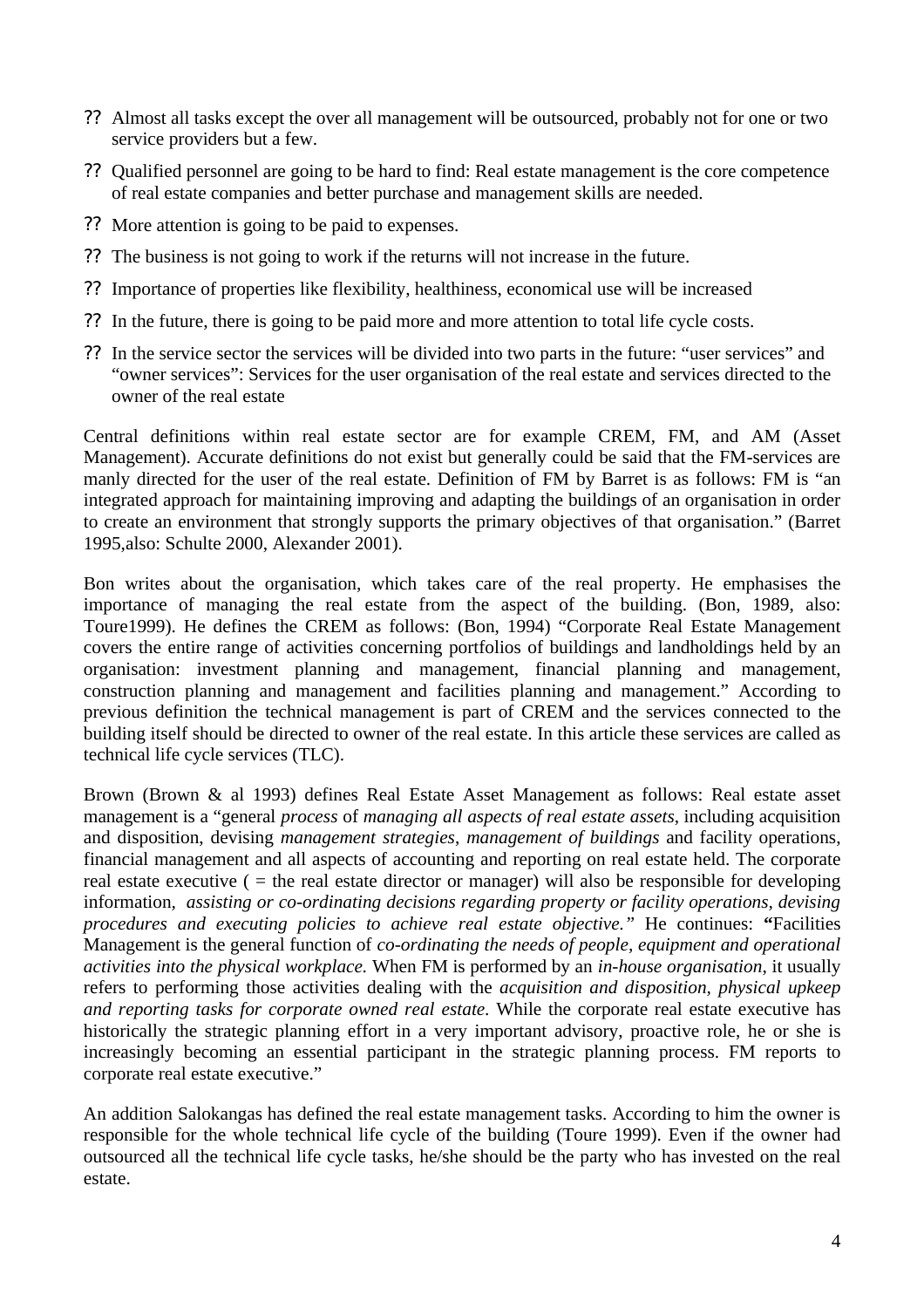According to the interviews in Finland (Koskelo 2000), Technical life cycle concept is assorted partly to FM-services and partly the concept is connected to CREM. Some of the interviewees connected TLC more to FM services some of them pointed out that TLC-services were services for building and owner of the building. In figure 2 the technical life cycle management as a part of CREM and part of FM and its connection to the users of real estates is presented. According to the figure numbers:

- 1. Technical life cycle makes it possible to offer satisfactory premises (not facilities) for customers of real estate business. *Customer* needs like IAQ; flexibility, healthiness, image questions and economical use are connected to technical life cycle strategies and implementations.
- 2. One of the most important tasks of corporate real estate management is the creation of visions and mission for the business. The Visions need strategies to be implemented. Technical life cycle concept is a strategy for technical life cycle of the real estate. In creating long-term strategy it may be important to consult the experts to evaluate the relevancy.
- 3. Maintenance and cleaning instructions sometimes depend on architectural or building physical design decisions. Some of the tasks connected to the maintenance of buildings are knowledge intensive and need theoretical understanding implemented into practice.



**Figure 2.** The technical life cycle management as a part of CREM and FM and its connection to the users of real estates. (Koskelo 2000)

*The owner organisation of the real estates is the party who is responsible for strategic technical life cycle management. It has invested on fixed assets which should be cared. The technical life cycle decisions have an effect on the profit of both owner and user organisations of the real estate.*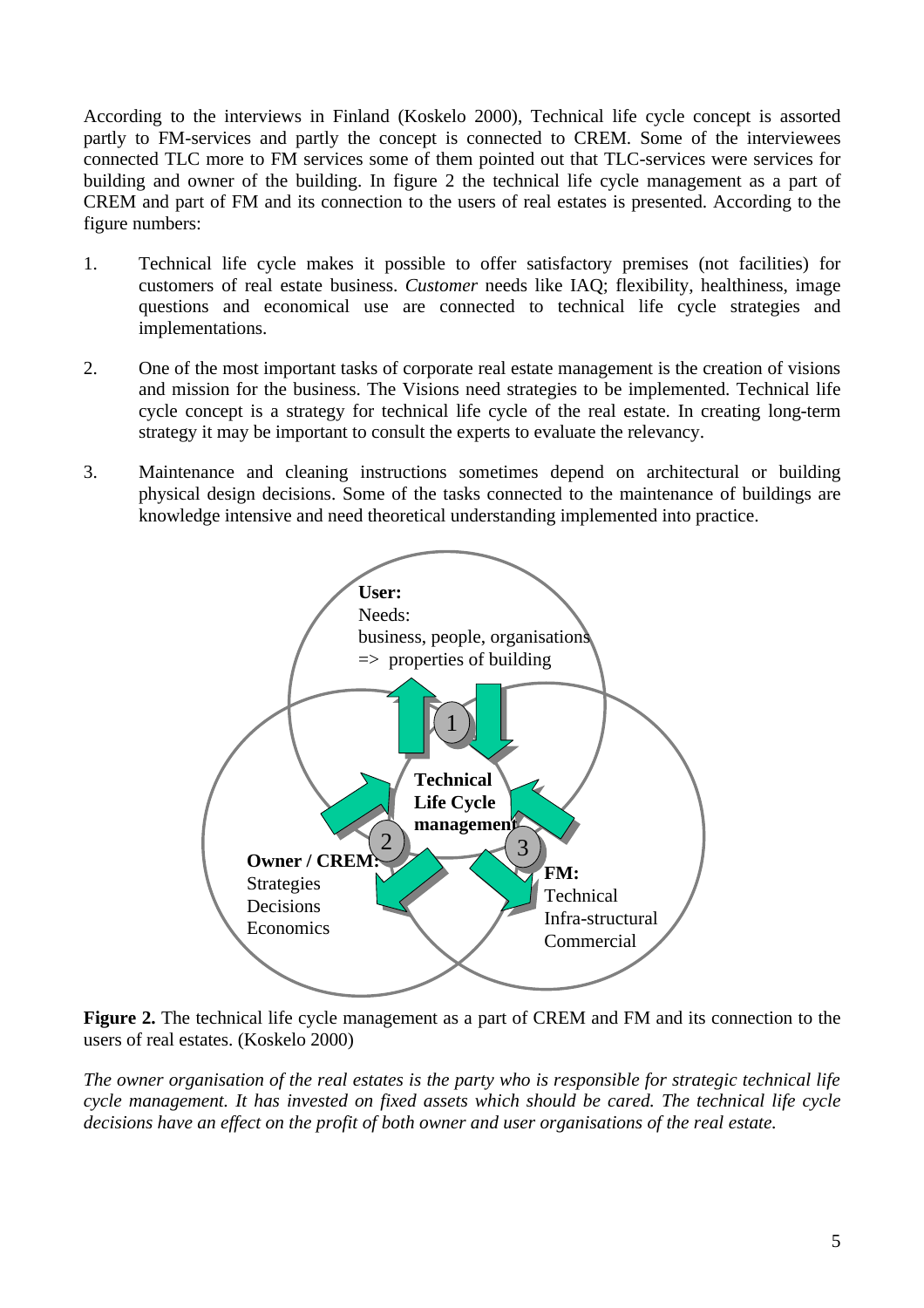# *4.2 Strategies*

According to Ulrich Gilbert (Gilbert, lecture in EBS 2001) the main objectives of the strategic management of the real estate company are:

- 1. Minimising the risk of incorrect decisions by controlled development of the strategy
- 2. Controlling the whole spectrum of the business area.
- 3. Strategic inspection of the opportunities and the threats in early stages.
- 4. Managing the company, systemising of the future planning.
- 5. Building and maintaining the success potential of the company
- 6. Integration of the single decisions into the main decisions
- 7. Building a framework for operative managing

Competitive strategy is a combination of the ends (goals) for which the firm is striving. The definition of how the business is going to compete and the objectives for profitability, growth, market share social responsiveness etc. and the means by which the goals will be achieved. (Porter 1980)

*Which are the goals that should be achieved in real estate business? Which are the goals connected to technical life cycle of a building?*

Many authors and lecturers have pointed out the meaning of the strategies in the real estate business. ( Manning & al. 1997, Loch 2000, Bon, 1989 Toure, Joroff 2001, Lundström, 1999, Kaleva 1998, Ojala 1999) Generally the user defines a FM-strategy and the owner a real estate- or an investment strategy. In both the technical life cycle of the building should be taken into account (Koskelo 2000)

The core business, the most important tasks, of a real estate company are according to Lundström and interviews are as follows (Lundström, 1999, Koskelo 2000):

- 1) To create **a vision and a mission for the business**, to create **strategies for achieving** the visions  $\Rightarrow$  business idea, market area
- 2) Decisions connected **to real capital**: make **decisions** related to **acquisitions**, **selling and maintaining** of the property, as well as decisions connected to **renovations, etc.**
- 3) Decisions that have a direct connection to **financing questions,**
- 4) Decisions that have a direct influence on net operating profit, and indirect influence on real capital
- 5) Questions that have a connection to the cash flow: Structure of the organisation; decisions between internally service providing or outsourcing, questions connected to information flows as well as questions connected to personnel- and environmental- policies.
- 6) Upkeeping of business activities of the company.
- 7) Decisions connected to normal infrastructural service providing of the company: catering services, telephone and data networks, cleaning and security services.

*Are the real estate companies and the real estate departments of non-property companies led by using strategic business planning?*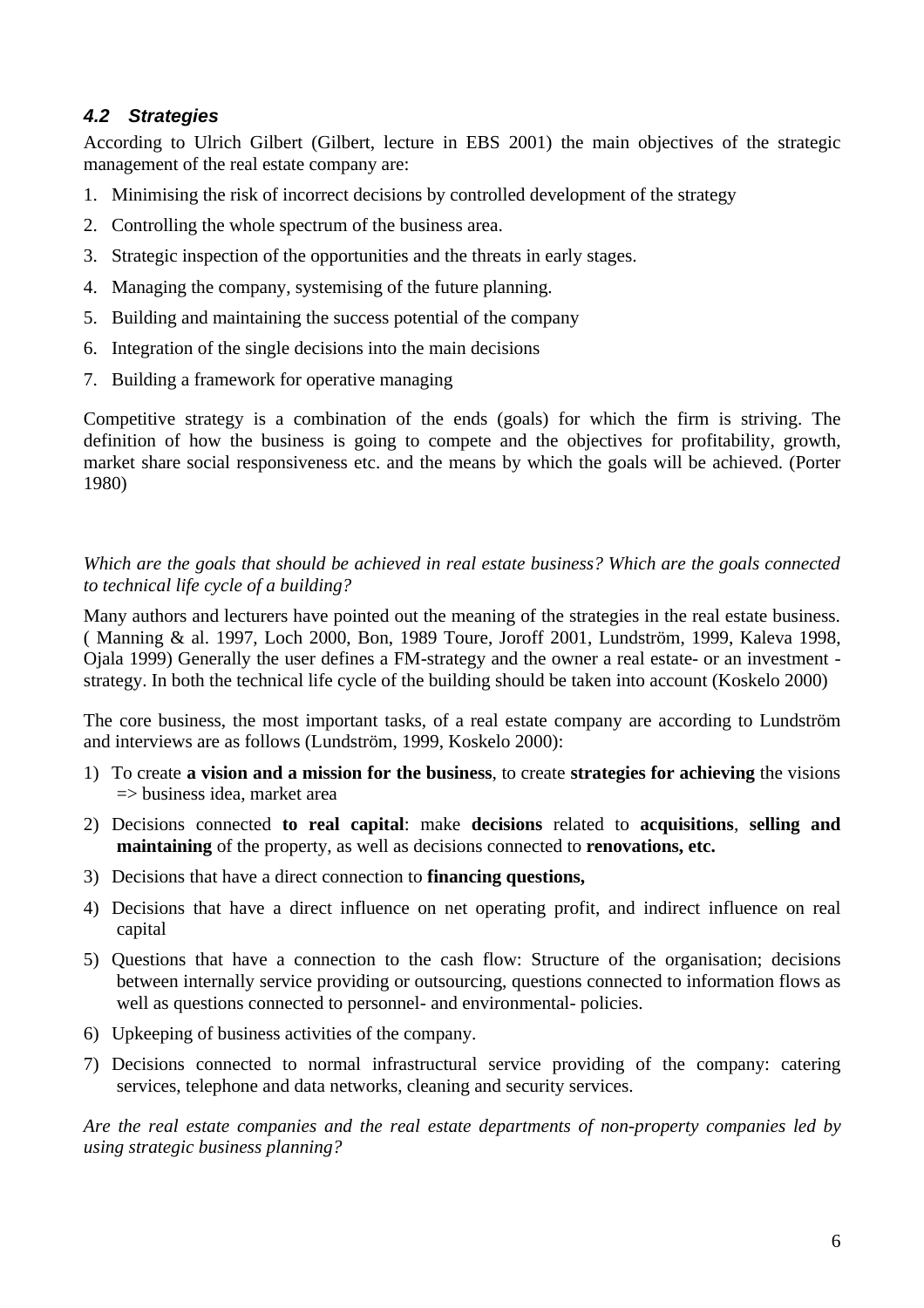Manning (Manning & al. 1997) points out, that "25 % or more of corporate assets are in real property and occupancy costs of corporate space represented 40%-50% of their net operating income, yet many companies still claim that they are not in real estate business. Such statements are true from very narrow perspective and from larger perspective such thinking is naive and dangerous – this because the success of all large business today, admitted or not, depends upon how well they manage their human recourses, capital, information systems and investment in fixed assets." Also Bon points out the importance of managing real estates. According to him (Bon, 1989, also: Toure, 1999) there are plenty of good reasons to pay attention to fixed assets. Fixed assets are not taken care of at the level they should be. Real estate units are usually evaluated as cost productive not productive units. In addition if there appears new needs connected to the real estates and premises, it is more common to build a new building instead of developing an existing one.

Creating and defining the visions for business is one of the most important tasks of the corporate management in real estate companies and in non-property companies. The visions should be informed in a clear and effective way to the whole organisation – also to the real estate departments of non-property companies. (Joroff, 2001, Interviews 2000) However, for example Loch points out as follows (Loch 2000): Nowadays anything that is non-core for the companies has been marginalised or outsourced, or both. He says that somehow non-core has come to mean nonstrategic, non-relevant and non-important. He wonders "how many facilities professionals for example can even quote the corporate mission statement or can outline their organisations three-orfive-year goals. Or are intimate with this years business plan."

The real estate owner should perceive the possibilities of the planned strategic management of the technical life cycle of the buildings. According to Benda ( Benda & al. 2000) the asset value of a building, the measure of its worth in financial term, is related to how the building is designed, constructed, operated and maintained. Technical life cycle management has an effect on both users and owners of the real estates. For the users it is possible to offer healthy, safety, flexible work environments that strongly supports the primary objectives of the organisation and for the owners it has in a long sight a clear effect on net profit. Benda ( Benda & al. 2000) continues: "An owner typically creates a "brittle building" by selecting features with the lowest first cost for construction or renovation. These selections are often based on the advice of the building professionals the owner has hired. By ignoring impacts caused by the poor quality of the environment, lack of flexibility for future use and occupancy, and the lifecycle costs of equipment and materials, the owner chooses the path of limiting or reducing the asset value of the building in which they invest. A brittle building is created. By understanding the resilient building equation, the owner can make more rational choices, resulting in a building characterised by its ability to adapt to chancing tenant needs, few complaints, low maintenance and energy costs and high tenant retention. All these factors contribute to a building that can be appraised at its highest value at the time of sale, which reflects its true asset value."

Ratcliffe points out that even if the property industry is constantly cited as being one of, if not the, largest business activity in any economy, and yet its record of foresight is poor. "All too often property markets are caught out by unforeseen events or the unforeseen consequences of planned events." According to him the real estate sector should have *better methods of appraisal, analysis, prediction and planning for improving future decision making in real estate investment, development, management, marketing and valuation*. ( Ratcliffe, 2000)

Also Flanagan ( Flanagan & al. 1989) writes about the importance of scenarios. He points out the importance of scenarios about life cycle costing and forecasts of using of building, periods of occupancy, needs connected to use, forecasts about maintenance etc. The risk analysis of critical structures, indoor air quality and needs, inter action of material combinations and other building physical factors have an affect on life cycle costs, user satisfaction and salvage and residual values of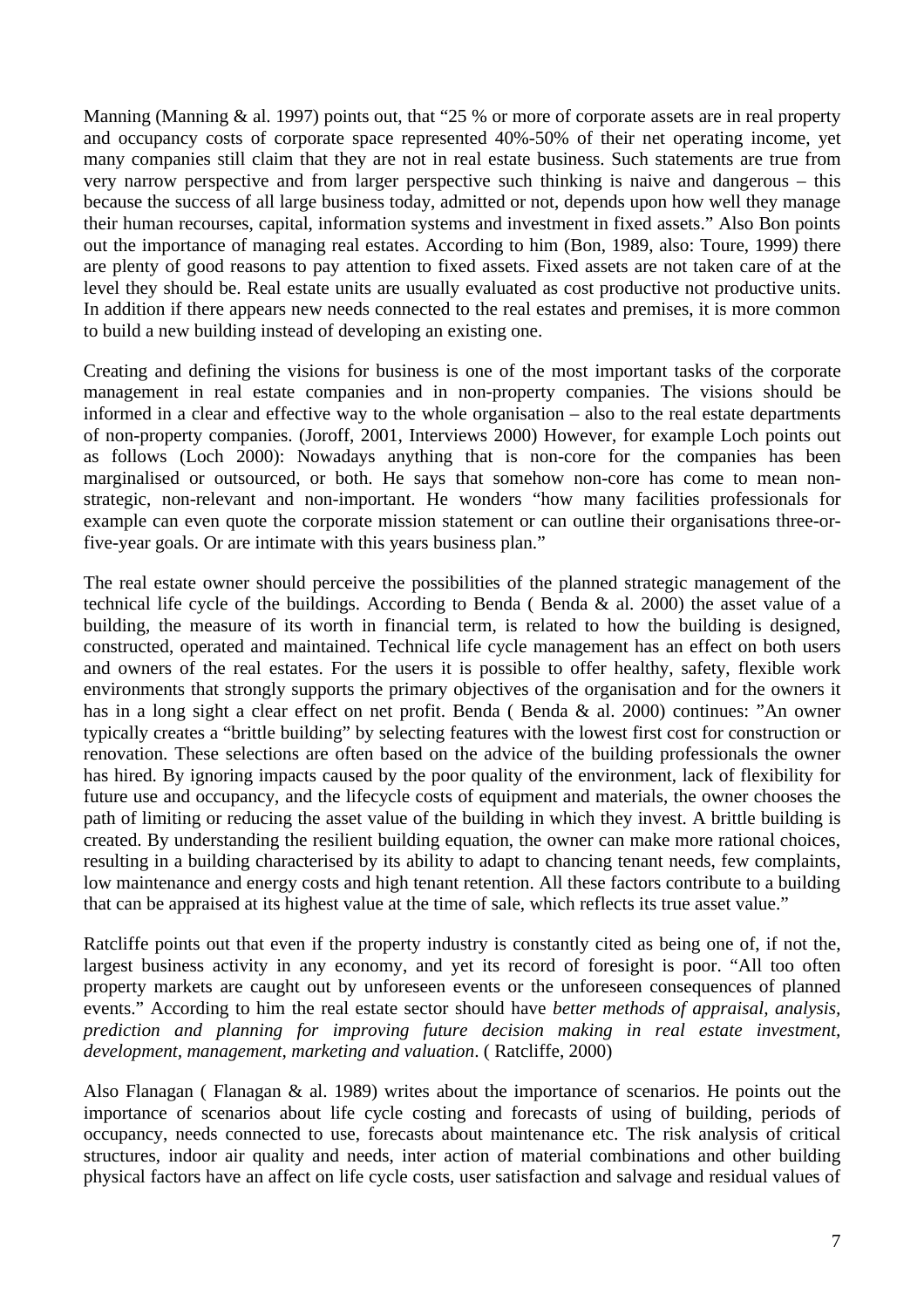the building and should be taken account in scenarios ( Interviews 2001). Also Flanacan continues: there are " numerous books and articles concerning the benefits of using life cycle cost approach in evaluating buildings, elemental parts of buildings, systems or the components and materials used in buildings. Therefore the life cycle costing techniques has an very important role to play in decision making".

Many authors and lecturers and interviewees (Ratcliffe 2000, Alexander 2001, Joroff 2001, Schulte 2000, Interviews 2001 ) have in addition pointed out that in real estate sector it is essential to be able to take into account factors like the impacts of cultural, demographic, economic, environmental, governmental and technological changes as well as changes in business world upon international, national, regional and local real estate markets. It is also important to investigate more closely and creatively such obvious property-related issues as the changing nature of work and the future of the office; advances in information technology and the potential consequences for retail and residential real estate development. *The whole real estate sector should be seen more as a totality.*

According to interviews (Koskelo 2000) individual long-term technical strategies for real estates (technical life cycle strategies) in Finland did not exist due to two main reasons:

1) The situation in real estate business was considered confusing. The organisations are changing and trying to find their optimal organisation structures. They presently define their core business and core competence areas and knowledge areas that are important to their business. They define their visions and goals. Some of the companies have "wrong kinds" of real estates and sometimes "wrong kind" of personnel. To clear up first the "confusing" situation in their core business is considered more important. When this is done they can create strategies for their property development. Non-property companies are organising their real estate departments and defining the role of these departments in corporate management (Koskelo 2000).

There were differences in opinions connected to priority of technical life cycle between real estate companies (Insurance companies and Property holding companies) and real estate departments of non-property companies. In addition the type of real estates caused differences in requirements between these two types of owners. Also opinions about customer orientation had differences (Koskelo 2000).

For the real estate companies (Insurance or Property holding companies) the most important thing was to improve the ROI. The whole business is based on annual profit and thus the visions and strategies are more concentrated on yearly-plans (Koskelo 2000). Also Horner (Horner & al. 1997) pointed out this problem: "Current building maintenance strategies, whether based on planned or unplanned maintenance, are most likely to be budget driven. This means that maintenance is not carried out according to actual need, but is dictated by financial priorities decided at the time or during the previous 12 months. Although theoretically the budget should be built up as a result of estimated needs." According to Tsang (Tsang 1998) it is typical that the maintenance function is perceived to be confined to the tactical role of maintaining, servicing and fixing facilities already in place. With such a perception, maintenance is often regarded as an expense account, a popular target for cost reduction programmes the maintenance of assets is a strategic question.

According to interviews (Koskelo 2000) technical life cycle strategy was in long sight considered important to define, but it was also found to be a *difficult task to do*. The managers of real estate departments of non-property companies were oriented to solve problems connected to availability, flexibility or image questions of premises, and they were clearly interested in fulfilling the user expectations and needs related to premises. Their main mission was to offer premises for the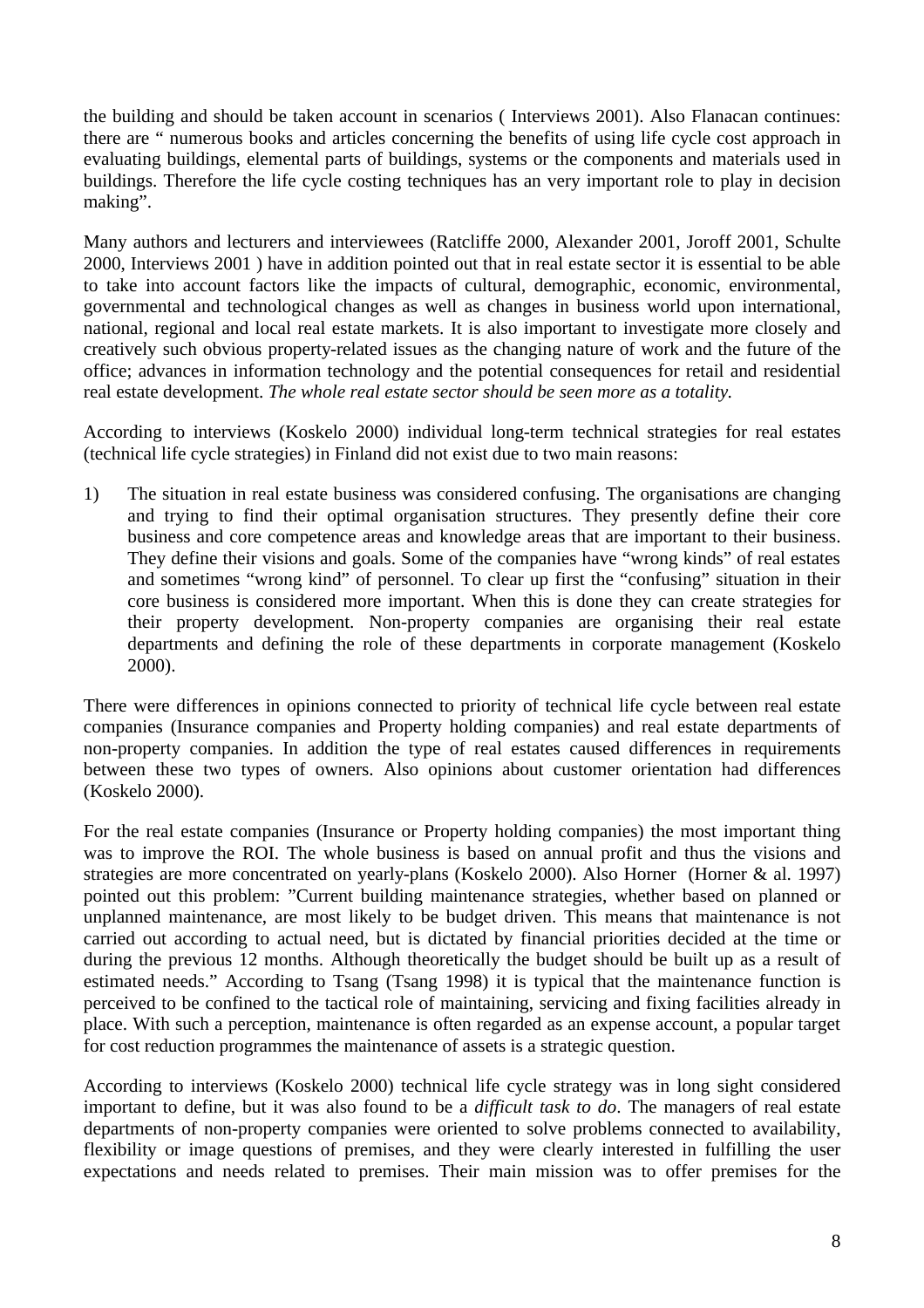"business makers" of their company and thus the customer/user needs were important to them, also needs connected to IAQ and healthy, safe and economical buildings. In some cases the day-to-day needs were more important than the sustainable life cycle process - which was considered important but there were no resources, competence or time available to create a concept for doing that. Only few of all interviewed managers tried in practice to create technical life cycle concepts and they considered it important for also customer satisfaction in the long sight. ( See also Benda 2000)

Outsourcing services and at the same time having the co-ordination in the own organisation was considered to be the right decision. But how and to whom the different parts of CREM/FM services should be outsourced, was the unsolved question (Koskelo 2000).

Real Estate sector is very interdisciplinary and thus, it is difficult to find skilled personnel. Critical know how for personnel making decisions related to technical questions and purchasing outsourced services is not defined. Better concepts for managing technical life cycle are needed (Koskelo 2000).

The second reason for the lack of technical life cycle strategy in practice was that:

2) There are a lot of changes in service provider sector. Companies are making strategic alliances and they are buying each others, their core competence and core business is not quite clear for most customers. There are no qualified comprehensive service providers available. Qualified service provider company nets are not available. Required quality of technical life cycle services is not defined. The quality is hard to define and hard to find and very difficult to measure the competence of service providers (Koskelo 2000).

Also Benda (Benda 2000) pointed out that when strategies were made and professionals were used as technical life cycle advisers, the professionals were those whose advises typically caused a "brittle building".

*Is it relevant to ask if the needed competence in technical life cycle management could be emphasised in a different way than usually in traditional building trade?*

# *4.3 The life cycle of real estates*

Real property life cycle can be divided into a few main phases. The life cycle of land can be considered eternal. The life cycle of a building can be differentiated between the technical and economical useful life (Halder 1999). In addition different structures and parts of the building can have different kinds of useful life cycles. It is profitable to design buildings according to owner and user needs (RIL 216, see also Flanagan & al. 1989 ) and taking into account possible user lifecycles or changing demands and requirements of business life - its organisational and technological demands. (Joroff, 2001, Schulte 2000, interviews 2000, Flanagan 1989 ). RIL defines the life cycle as follows (RIL 216, 2001): "The life cycle of the building includes all the phases of the building and its parts from acquisition and producing of raw materials till disposal of waste of demolished building."

The life cycle of the building consists of the phases as follows. The phases are also shown in figure 3:

- 1) Land acquisition
- 2) Development of the building
- 3) Utilisation of the building
- 4) The time after utilisation, building is vacant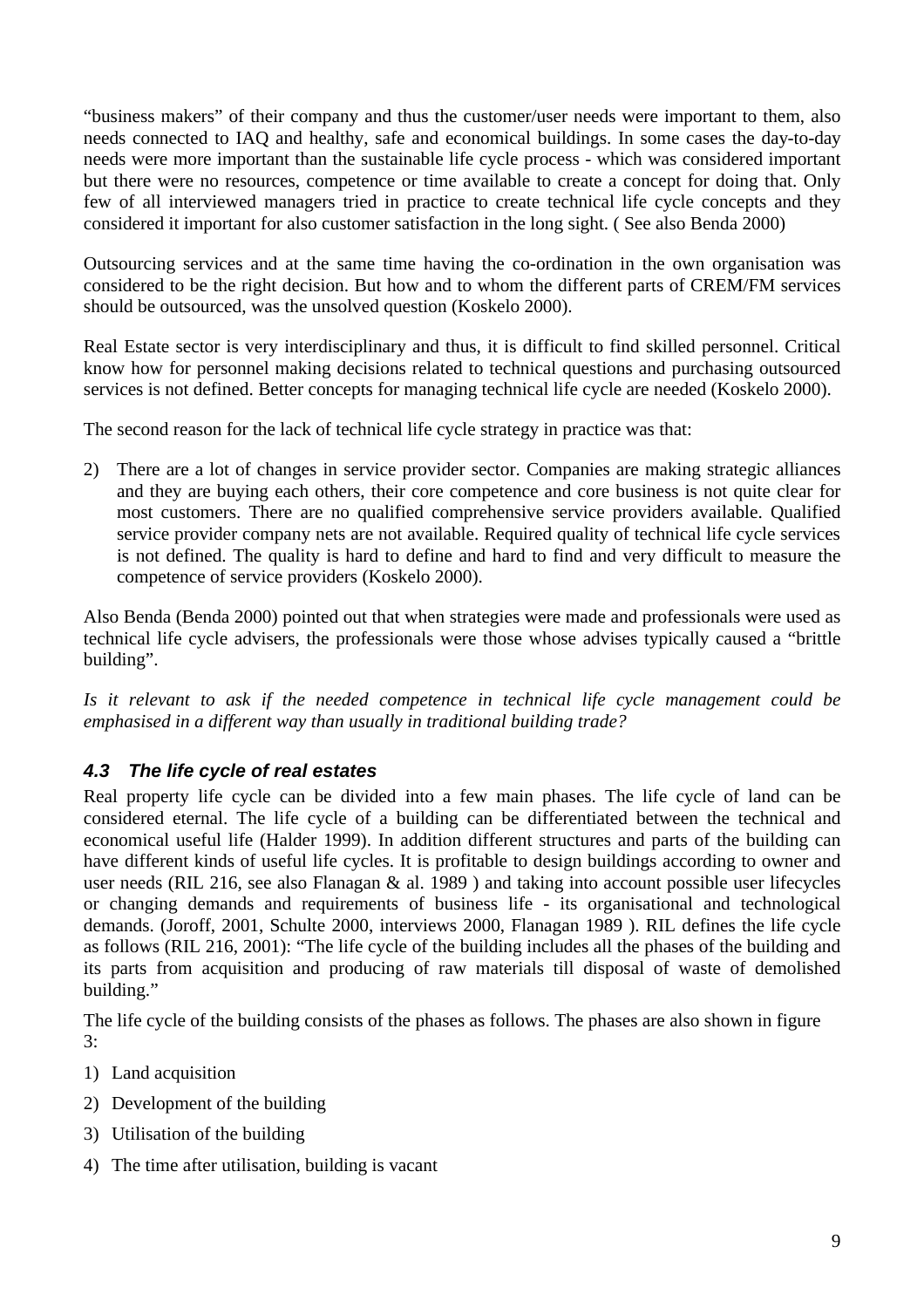- 5) Redevelopment phase
- 6) Second utilisation
- 7) Demolition of the building



**Figure 3:** Life cycle of the building ( adapted from Halder 1999)

## *Development of the building*

According to Zavadskas, "the lifecycle of the building begins on the phase where the purpose of it is determined. In that phase the demands for the building are defined and the limitations are specified". (Zavadskas & al.1998).

As the technical life cycle of a building bases on the definitions connected to technical aspects of a real estate; its use, owners expectations, limitations during the use and all the technical aspects and risks that can have an effect on users, and a healthy, safety, economical use of the building, the owner should define in investment analysis phase or at the latest in project planning phase the visions and goals connected to following factors:

- 1. Who will use the building and how it will be used (Flanagan 1989)
- 2. Periods of occupancy, how long the investor is going to keep/ own the building (Flanagan 1989)
- 3. Expected life cycle of the support and infill parts of the building (Gransberg 1997, Interviews 2000)
- 4. IAQ (indoor air quality) healthy, safety, satisfaction of the users –related aspects (materials and other indoor air related matters (Sobotka 1998, Horner 1997, Benda 2000)
- 5. Flexibility of the building (Benda 2000, Gransberg 1997, Interviews 2001)
- 6. Mainenance (Zavadskas 1998, Horner 1997)
- 7. Energy efficiency, ( Sobotka 1998)
- 8. Ecological level (Sobotka 1998)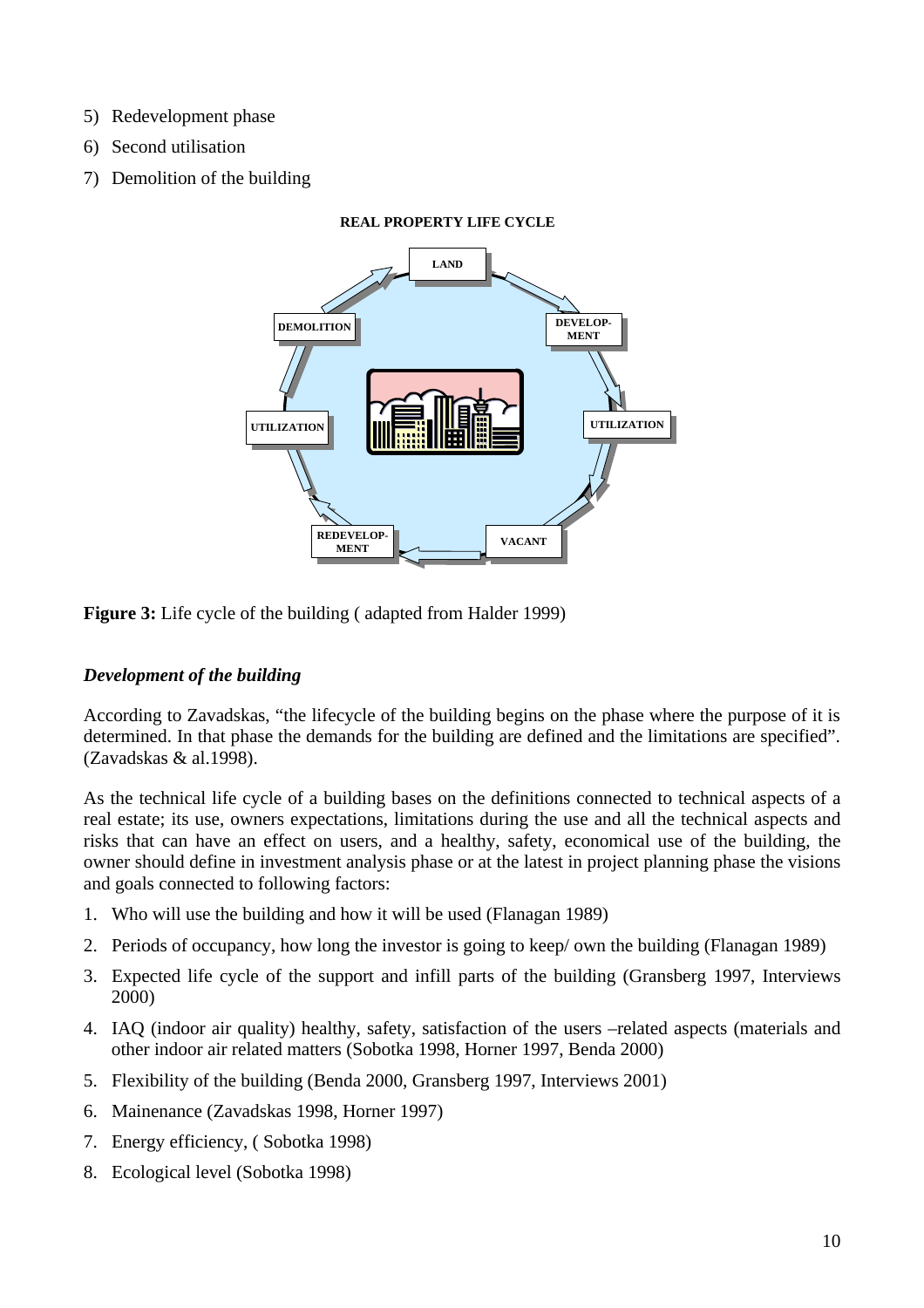9. Economical objects and expectations for rate of return, costs, residual value (Flanagan 1989, Benda 2000)

When the goals are defined, it is essential to find a competent project team for designing and construction phases.

It is possible to achieve all the goals that have been set for life cycle and technical life cycle of the building by using integrated life cycle design, the comprehensive design of the total building and its parts where the following two characteristics are taken into account: (RIL 216)

- In planning all the requirement groups are taken into account.
- In planning the whole design lifecycle with all its features and time periods is taken into account.

Zavadskas points out that while the design stage includes technical and architectural calculations, drawings, specifications, estimate preparation, etc. therefore also at this phase, maintenance strategies and objectives as well as the means to be used to achieve them should be determined. (Zavadskas & al. 1998, also: Koskelo 2000) He continues: "The *extent and efficiency of maintenance*  depends on the *volumetric-planning and design solutions,* as well as on the *quality of materials, structures and engineering services, the capacity to satisfy the requirements of a user and other factors*. A maintenance specialist should be involved at the design stage of project realisation to ensure that *maintenance problems are taken into consideration at very beginning of design work*." ( Zavadskas & al. 1998, Italics by Koskelo)

Integrated life cycle design makes demands on the choice of a project group and a project management:

When the investor/owner has defined the goals and the demands for the building, he should be able to choose the architects, designers and constructors competent enough for the current project (Trivers 1999a). Levin points out that importance in healthy building projects as follows: "designers and constructors should be able to show how they have done similar projects earlier and achieved good IEQ results. They have to be able to prove that their personnel is well trained and motivated and that they know what IEQ sensitive construction is how it affects their work. They should work with a quality control plan and a systematic approach to ensure future building performance." (Levin & al. 2000) Also Gransberg emphasises the importance of right selected project team. The aim of the team selection according to him is to choose such a customer-focused and results-oriented project team that can achieve all the operational, budgetary and schedule goals that are set to the entire life of the building. The project team consists of for example the parties of owner, constructor and technical consultants. (Gransberg, 1997) Also Pekkala points out the role of the owner. According to his study (Pekkala 1998) the owner/ investor wants to be in central position all through the construction project being able to supervise the project in all its phases. The owner/investor wants as well that all the parties in construction project have a direct relation to the owner.

Gransberg emphasises that the purpose of the team selection phase is to find a design team that is *competent enough to satisfy the long-term project goals*. According to him, the lead designer joints the life cycle project management team. In pre-design activities –phase a partnering session may be held to further reinforce the new relationship and ensure that the project needs of the owner are fully understood by the team members. (Gransberg 1997) He continues that the "excellence in construction management starts with excellence in project management. According to him the life cycle project management is the management of the entire life of a project from conception phase to warranty-close out. The construction management is only a phase in what should be a *seamless project management process*." When the traditional project management starts in concept-, designand feasibility- study- phase continuing through the design-phase to the construction, commissioning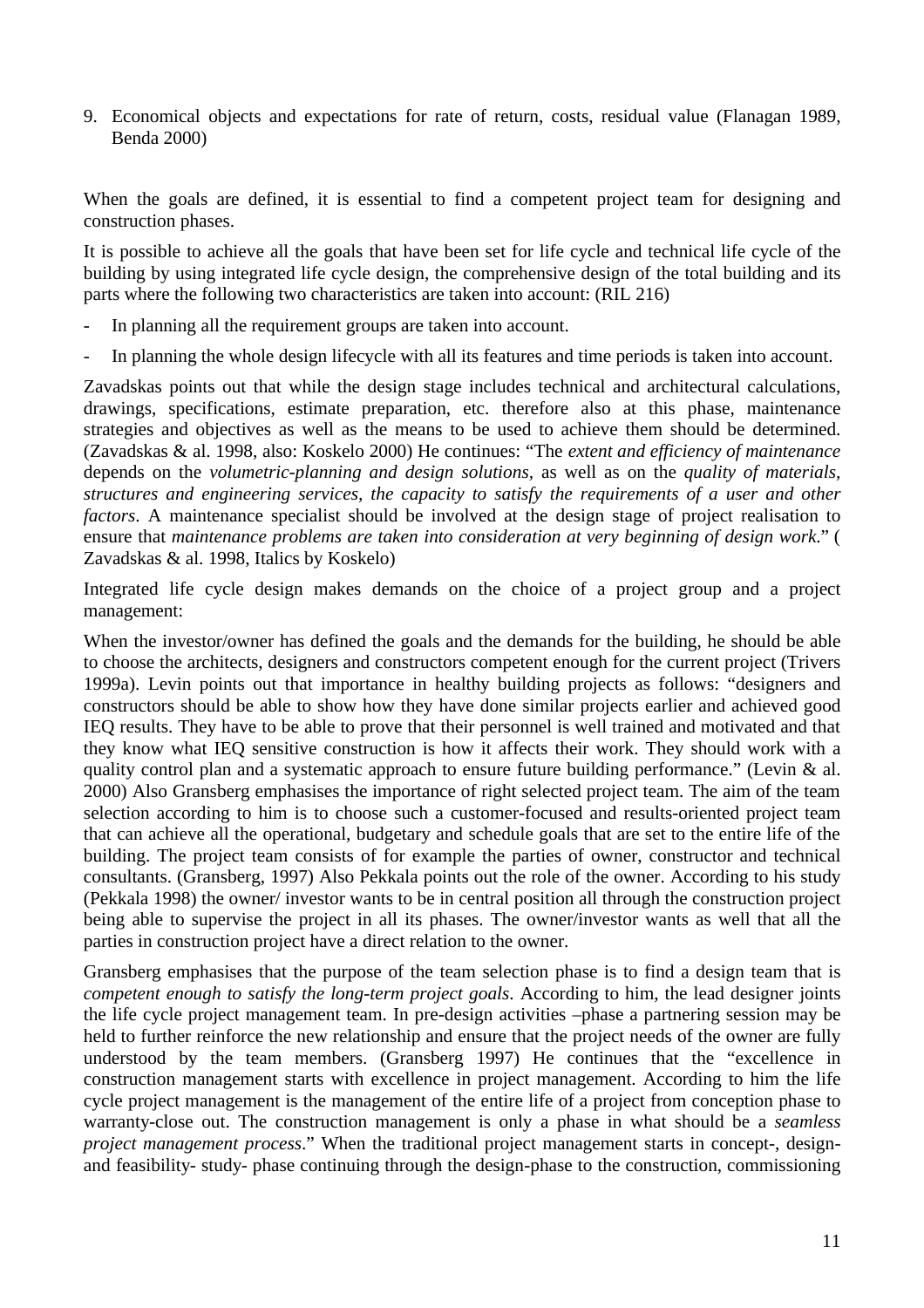and closeout warranty activities, the new life cycle project management includes the whole serie of phases before starting the design. ( Gransberg 1997)

Also Levin points out the importance of " pre pid conference" which aim is to explain IEQ (healthy building-) objectives and reduce uncertainty among potential bidders. It is critical to the potential bidders to understand the importance of indoor environmental quality and the aspects of construction that will affect the quality of construction and the indoor environment in the completed building. The potential bidders should also be familiar with the nature of the products and processes that will be needed. ( Levin & al. 2000)

#### *Auditing –phase*

Auditing –phase of the building is very critical from the point of view of technical life cycle of a building. In this phase, it is important to make sure that the whole construction project is carried out taking into account all the technical life cycle demands and goals for the building. Gransberg wrote about "commissioning" as follows: "Commissioning the building is much the same as commissioning the battleship" (Gransberg, 1997). He continues: "In construction project all the plans and documents developed in the previous phase are implemented at this time. The people who must make the facility work, must understand the design parameters – and must be involved in this phase."

In auditing -phases the building with its defined and created maintenance strategy is taken into a use. All the instructions for maintaining and using the building and all the technical characteristics of the building should be available - documented in maintenance book. The first renovation cycle should be pre-designed (Interviews 2001).

There are numerous components and performance criteria that may in commissioning phase require testing, for example the HVAC-system, tightness of an envelope, resistance of structures to moisture intrusion, window and door leakage of air and water etc. It is important that the party who makes the verifications and commissioning must be independent and the commissioners should be certified. Remarkable is that in this phase there are already such critical details in the building that should be inspected but the inspection is not possible because of coverings. Such details are for example: Integrity and thickness of the moisture barriers in bathrooms. That must be verified before tiling. And the proper operation of drainage system must be verified before backfill of foundation. These inspections should be commissioned during the construction phase. (Levin  $\&$  al. 2000). These inspections are called as quality assurance tests. In integrated well planned life cycle management process all these are documented and carried out in a right way in a right phase ( Interviews 2001).

A technical life cycle process starts before the building is constructed. Documentation is important for example when the building is going to be sold or purchased, renovated or even demolished - it is important to know by which criteria has been used in designing phase phases, what are the planned life cycles (support- and in-fill- parts) and for what kind of use the building is planned ( IAQ, flexibility, etc.). The importance is emphasised when the propriety of purchasing an existing real estate is considered in proportion to the costs, the risks, the possibilities and the life cycle expectations of the building and its parts.

#### *Maintenance strategy*

Strategic planned maintenance together with strategic planned construction and strategic business vision planning makes it possible to maintain the real property. Tsang (Koskelo 2000) points out the importance of strategic planned maintenance: "Considering maintenance a purely tactical matter is myopic. It also has a strategic dimension covering issues such as design of facilities and their maintenance programmes, upgrading the knowledge and skills of the workforce and deployment of tools and manpower to perform maintenance work. These decisions have lasting effects on the future operation and maintenance (O&M) of physical assets. With this broadened view, *strategic issues relating to the acquisition, improvement, replacement and disposal of physical assets will fall into*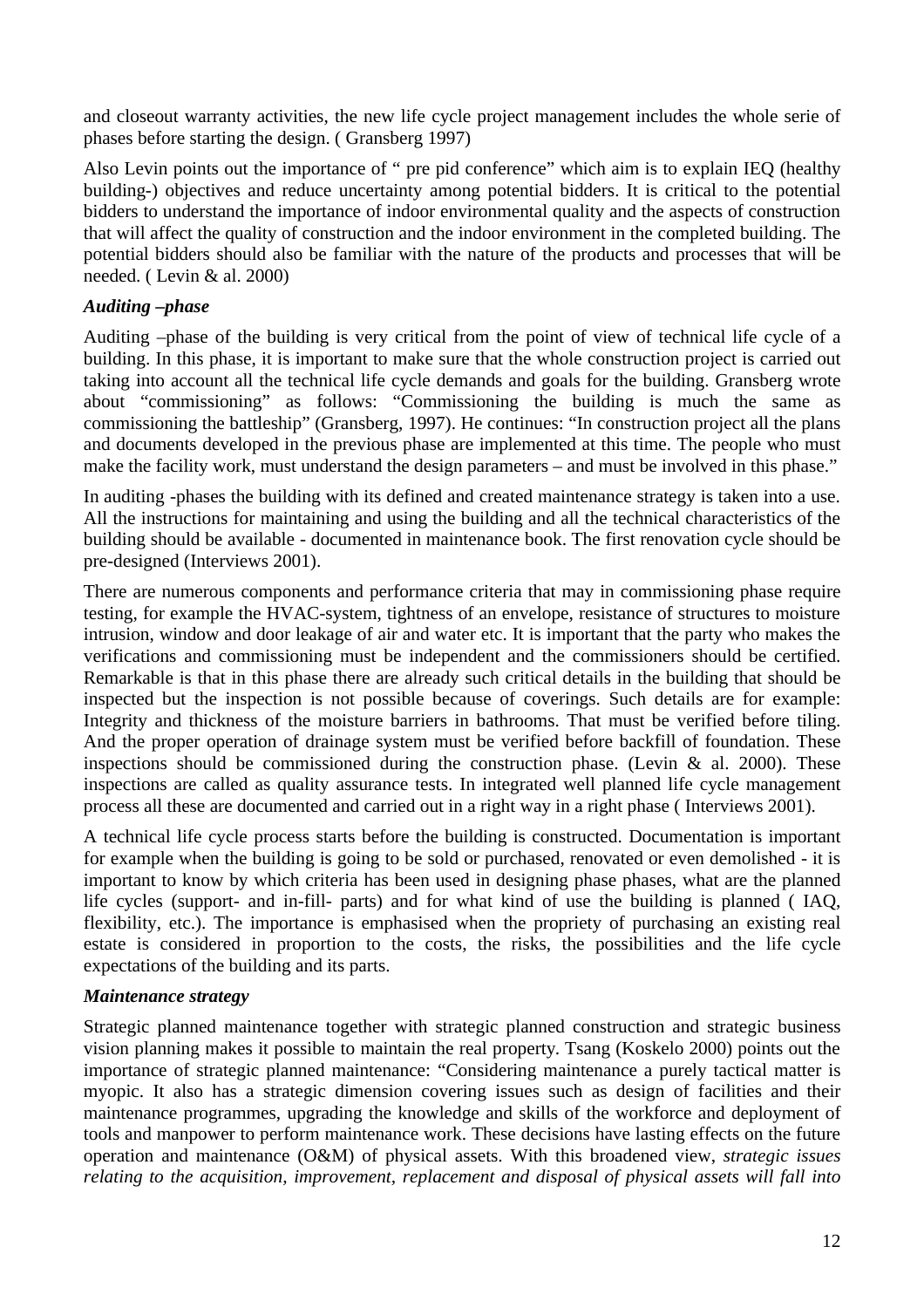*the domain of maintenance*. Obviously, the scope of this enlarged view also includes the proactive tasks such as routine servicing and periodic inspection, preventive replacement, and condition monitoring.

There are four steps in strategic maintenance performance process according to Tsang:

- 1) Strategy formulating,
- 2) Operationalising the strategy ,
- 3) Developing action plans to achieve the strategic objectives and
- 4) Periodic review of performance and strategy. (Tsang 1998)

Zavadskas defines maintenance as follows: "Adequate maintenance should be provided throughout the entire lifetime of a building ensuring that a building and its facilities meet the requirements raised by the users and specifications." (Zavadskas 1998) The maintenance strategy should be done according to the needs of the clients, users of the building and according to the needs of owners. Maintenance program depends on structural details of the building and its use.

Horner presented a new approach to building maintenance strategy. His strategy is aiming at reducing the maintenance costs of existing building stock. According to Horner: "current building maintenance strategies whether based on planned or unplanned maintenance are most likely to be budget driven. This means that maintenance is not carried out according to actual need, but is dictated by financial priorities decided at the time of during the previous 12 months. Although theoretically the budget should be build up as a result of estimated needs. Maintenance can be divided into 3 strategies (Horner 1997, see also Smith 2001):

- 1. Corrective or reactive maintenance failure-based maintenance
- 2. Preventive maintenance interval-based maintenance
- 3. Condition-based maintenance predictive maintenance

The strategic choice between these maintenance methods should be done according to the significance of the item of the building. Significant items are those whose failure affects health, safety, environment or utility, including costs. Non significant are those items whose failure has no significant effect.

According to Benda planned construction and maintenance causes user satisfaction and this has a direct influence on the cost effectiveness of the business. (Benda, 2000) *Therefore it could be said that it is essential to connect the strategic technical life cycle management to decision-making processes of the corporate real estate business.*

#### *Renovating, demolishing and building new, or purchasing an existing real estate*

When the real estate does not perform anymore in satisfying way, the owner should consider building a new real estate and demolishing the old one, purchasing an existing new or old real estate, or just selling the building. All these decisions are critical from the point of view of the technical life cycle management.

In these points the physical condition of a building and its parts, structures and plants should be assessed. The remaining lifecycles should be determined, the renovation costs and a few alternative ways to renovate should be defined and verified the results for the needs and foreseeable incomes. Also user satisfaction after renovation should be into account. ( Trivers 1999b, Intervieews 2001)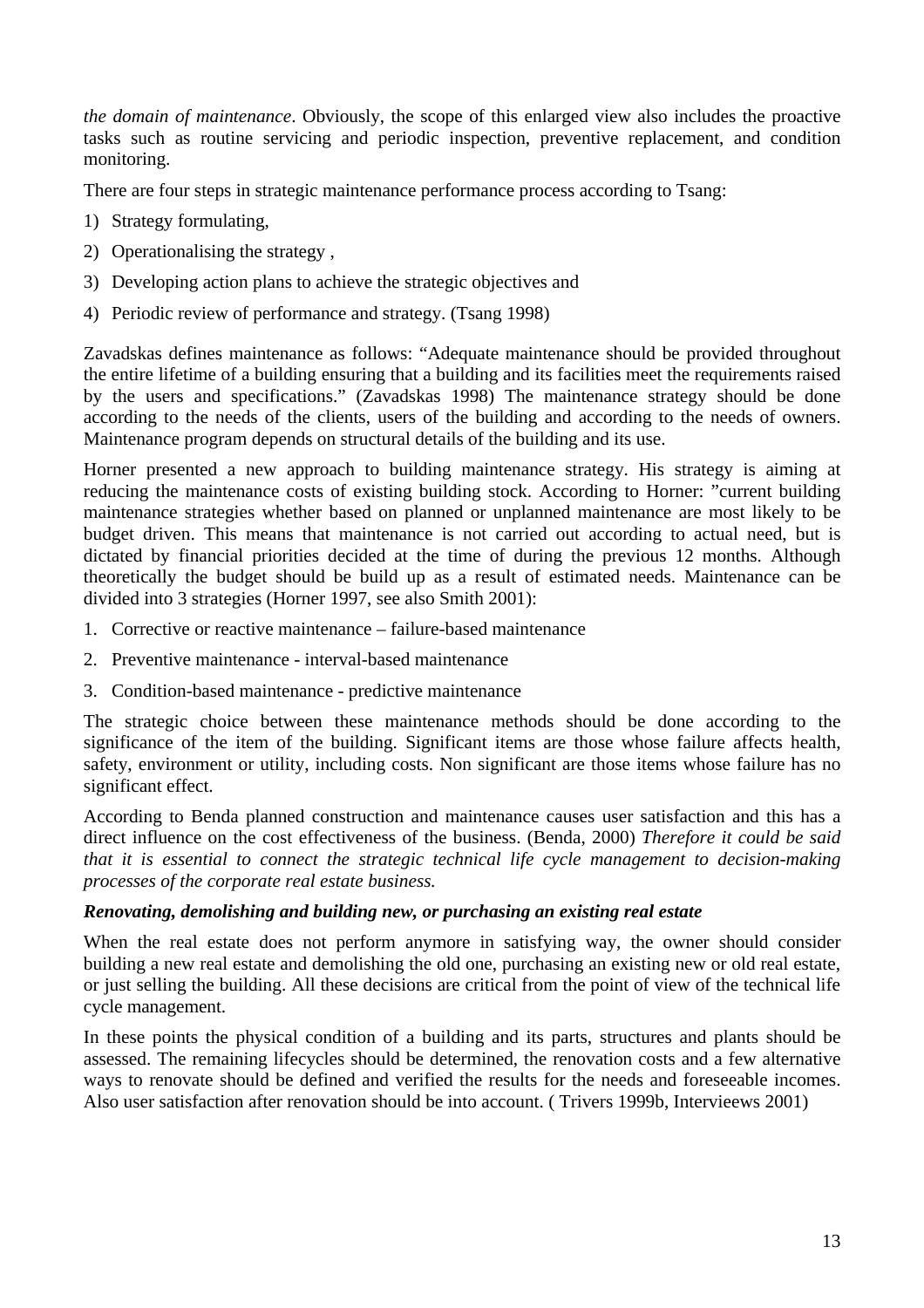### *4.4 Quality of technical life cycle management and services*

Г

The nature of technical life cycle services makes it difficult to purchase and evaluate them: they are knowledge intensive, intangible and not measurable straight after they are performed. Incorrect performance will be realised after a few years and then it may cause enormous costs and losses in income. In addition a qualified technical life cycle manager must be able to manage very wide, interdiciplinary and theoretical totality. (Koskelo 2000)

According to the interviews and literature the most important properties of service providers, excluding the price, are shown in figure 4. According to Lundström (Lundström, 1999) the quality of FM-services or service providers can be evaluated by using the following criteria: reliability, response time, competence, ability to improve competence (know how), accessibility, customer oriented service, communication skills, financial solidity, reputation and understanding of customer needs.

| <b>FIN</b>                                                           | D                                                  |
|----------------------------------------------------------------------|----------------------------------------------------|
| <b>Quality of FM services:</b>                                       | <b>Quality of FM services:</b>                     |
| •User satisfaction                                                   | •Ability to manage complex tasks                   |
| •Number of reclamations and reaction speed<br>•Customer satisfaction | •Speed                                             |
| •Competence                                                          |                                                    |
| •Innovativeness                                                      | <b>Confidentiality:</b>                            |
| •Quality.                                                            | •Confidental treatment of sensitive                |
|                                                                      | Business information and internal                  |
| <b>Confidentiality:</b>                                              | information                                        |
| •Co-operation experiences and reputation                             |                                                    |
|                                                                      | Increase of property value:                        |
| Increase of property value:                                          | •Securing of rental and Investment value           |
| •Cost effectiveness and correlation                                  | •Increase in efficiency                            |
|                                                                      | Trust:                                             |
| Trust:                                                               | •Transperancy of FM services and costs             |
| •Specification of contract<br>•Reliability                           | •Reliability                                       |
| •Documents, systems and products                                     | <b>Savings of staff:</b>                           |
| •Communication and information movement                              | •Reduction of staff                                |
| <b>Savings of costs:</b>                                             | <b>Savings of costs:</b>                           |
| •Cost effectiveness                                                  | •Reduction of operational costs                    |
| •Network management and co-ordination                                | •Guarantee to reduce the number of technical knots |

**Figure 4:** The most important selection criteria for real estate service providers. (Interviews 2000, Halder 1999)

Yet the real estate managers do not have tools for evaluating technical life cycle service providers. For example competence, quality and ability to manage complex tasks were considered as very important selection criteria but evaluating these kinds of properties was found impossible. Also for example the definition "what the competence means and who was competent enough for critical tasks" was not defined. It was either not defined what kind of competence should be expected and what is the critical know-how of the technical life cycle service provider (Koskelo 2000).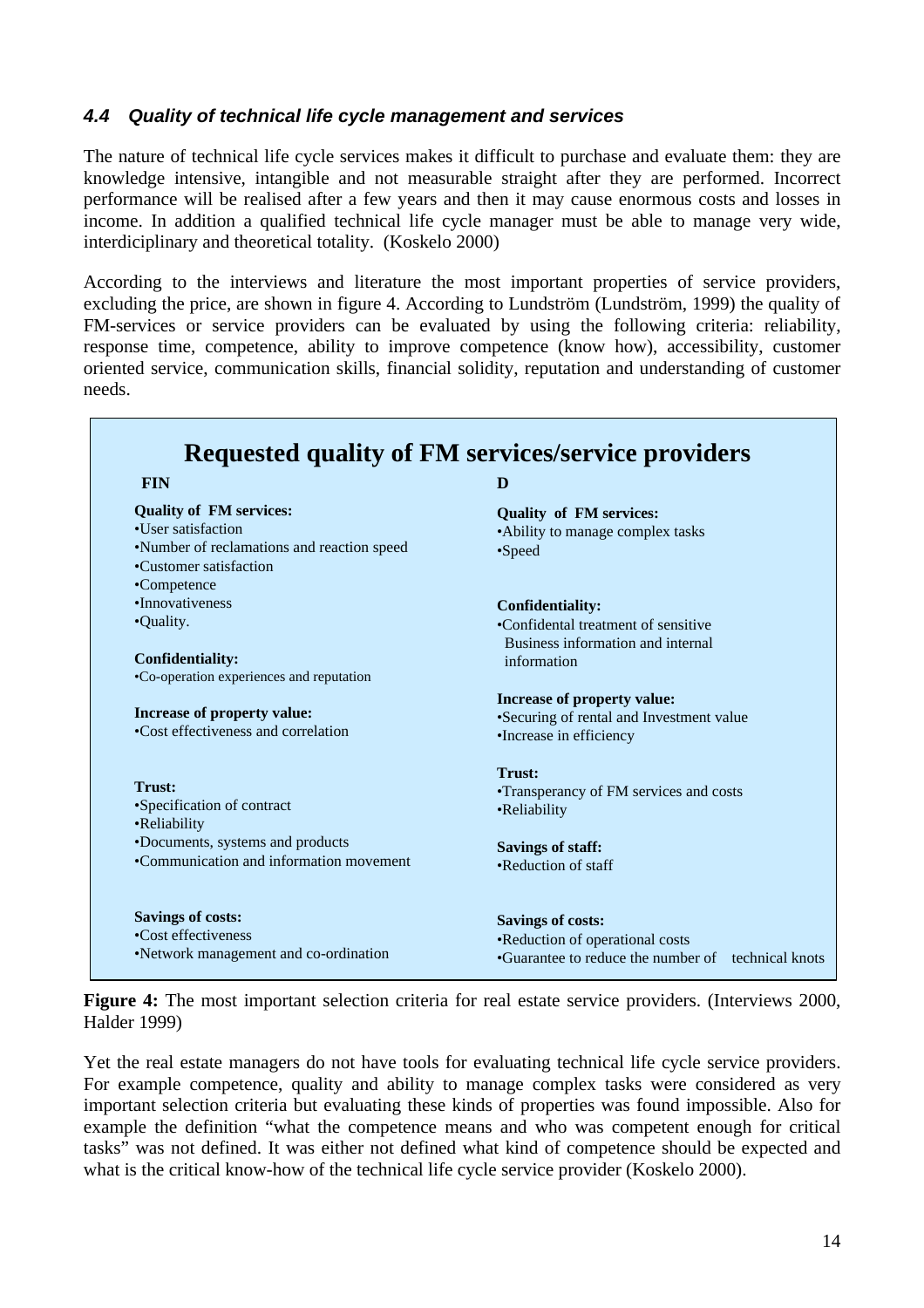Generally the *technical life cycle services are outsourced* - all the complex tasks are bought from specialised service providers by own organisation. The best situation in purchasing technical life cycle concept would be to purchase the whole technical knowledge from the same service provider. It should be possible to buy different kinds of technical life cycle service packages. The services that are mostly needed should be included in the basic service packages and service providers should tailor the final service combinations according to customer needs (Koskelo 2000).

# **5 Summary**

The main objectives of the interviews and the literature studies were to clarify: 1) Who is responsible – who should take care of the technical life cycle of the building? 2) Does the responsible party take care of it? Is it carried out in an adequate level? If not, why? Is the technical life cycle management considered as an important part in real estate business?

The owner organisation of the real estate is the party who is responsible for strategic technical life cycle management. It is the party that has invested on fixed assets, which should be taken care of. The asset value of a building, the measure of its value in financial term, is related to how the building is designed, constructed, operated and maintained.

Technical life cycle management has an effect on both users and owners of the real estates. For the users it is possible to offer healthy, safety, flexible work environments that strongly supports the primary objectives of the organisation and for the owners it has in a long sight a clear effect on net profit.

It essential to connect the strategic technical life cycle management to the decision making processes of the corporate real estate business.

Fixed assets are an important business factor. Strategic business planning should be done also in real estate business and the technical life cycle management is one of the most important things in decision making. However it is very common that long sight strategic planning is not done for technical life cycle of the buildings. There are numerous reasons for that:

- ?? Non-property companies generally, even if they own real estates, do not perceive their core competence to be in real estate business, therefore they do not define strategies for technical life cycle (management) of real estates or even for real estate management.
- ?? Corporate managers in many companies do not inform clearly enough the corporate mission and vision to real estate or facilities professionals, who hardly ever for example can "even quote the corporate mission statement or can outline their organisations three-or-five-year goals. Or are intimate with this years business plan"(Loch 2000).
- ?? Defining the vision, goals and strategies for technical aspects of the buildings is difficult, better methods of appraisal, analysis, prediction and planning for improving future decision making in real estate investment, development, management, marketing and valuation are needed.
- ?? There is not enough competence and no useful tools available for making strategic technical life cycle planning in real estate companies or real estate departments of non-property companies. Even the visions are rarely clear.
- ?? There is not enough competence or right kind of competence in technical life cycle service providers for providing competent services and service packages.
- ?? There are no tools for evaluating the service providers and their competence. Technical life cycle services are intangible, knowledge intensive and theoretical - and therefore - difficult to evaluate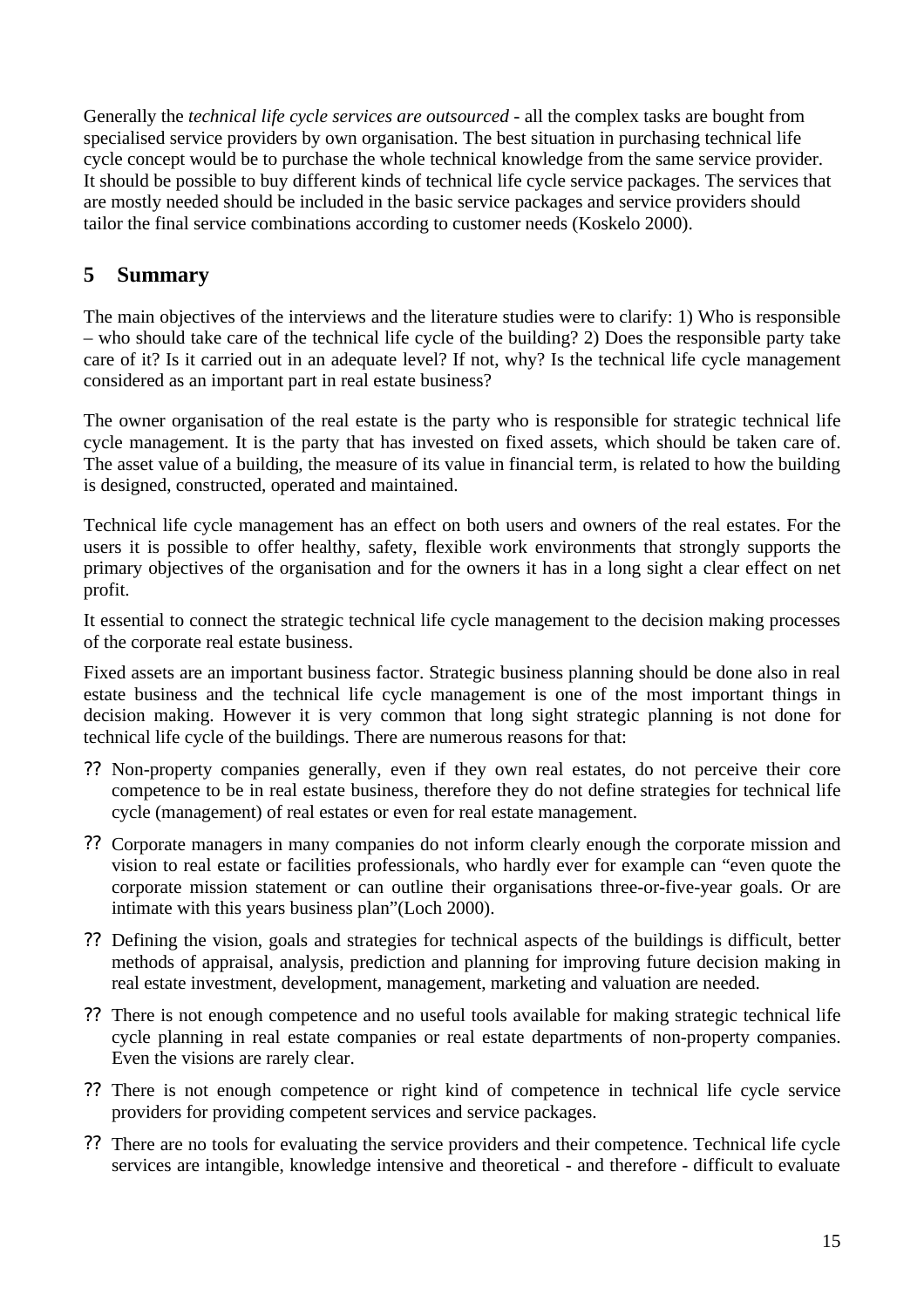and purchase. More efficient tools for purchasing and evaluating are needed, also tools for following the implementation are essential for real estate owners.

- ?? Real estate branch is interdiciplinary. This interdiciplinariness causes demanding qualification requirements for professionals. In addition the diverseness of the branch makes it difficult to define core business areas and essential points within the branch.
- ?? Generally, for the real estate companies the most important thing is to improve the ROI. The whole business is based on annual profit and thus the visions and strategies are more concentrated on yearly-plans. Proof of the profitably of long term technical life cycle managing is needed.

# **6 Discussion: conclusions and suggestions**

#### **Main phases of the technical life cycle of a building**

Real property life cycle can be divided into a few main phases. It may be differentiated between a technical and economical useful life. From both of these perspectives, there are *critical phases in technical life cycle decision making*, where all the possible available information about technical life cycle of an existing building is needed and should be considered. The most important phases of **the technical life cycle** in broad outline are as follows:

- 1. **Development of a new building**  $\Rightarrow$  From an investment analysis phase till the auditing phase  $\Rightarrow$ For example the following definitions and analysis could be done:
	- ?? Defining the visions of the real estate, setting the goals, defining the use, users and the life cycles of utilisation.
	- ?? Define needed IAQ-levels in different parts of the building, the service life of the building and its structures: support and infill parts.
	- ?? Defining the image questions, needs for flexibility, alternative utilisation.
	- ?? Defining the risks connected to soil of the building ground, environmental circumstances, geographical environment, structural design decisions etc. Define the quality assurance tests needed in construction.
	- ?? Designing the instructions for maintaining and using the building and all the technical details of the building. The first renovation cycle should be pre-designed
	- ?? Defining the performance criteria of a real estate and defining the expectations connected to user satisfaction and net income.
- 2. **Auditing the new building**  $\Rightarrow$  Does the building correspond to the defined requirements and definitions and goals. Is there a planned relevant maintenance strategy. Are all the critical details connected to technical life cycle documented and taken into account in maintenance strategy. etc. In addition it is essential to supervise the implementation of the maintenance program during the use of the building.
- 3. **The performance of the real estate is not satisfactory anymore** => Decision of redevelopment, renovation, demolition or selling the real estate or just keep it as before => From a perspective of technical life cycle the tasks could be for example: Defining the residual value, defining the remaining service life of the different parts of the building: support and infill parts and technical systems etc. Inspection of alternative possibilities to use or renovate the building. Inspection of the risks and opportunities, costs and foreseeable benefits.
- 4. Selling/purchasing a real estate =>**When making purchasing decisions the following technical life cycle aspects should be considered:** Define if there is information and documents available about the building which is for sale? Defining the residual value, remaining service life of the different parts of the building: support and infill parts and technical systems. Defining the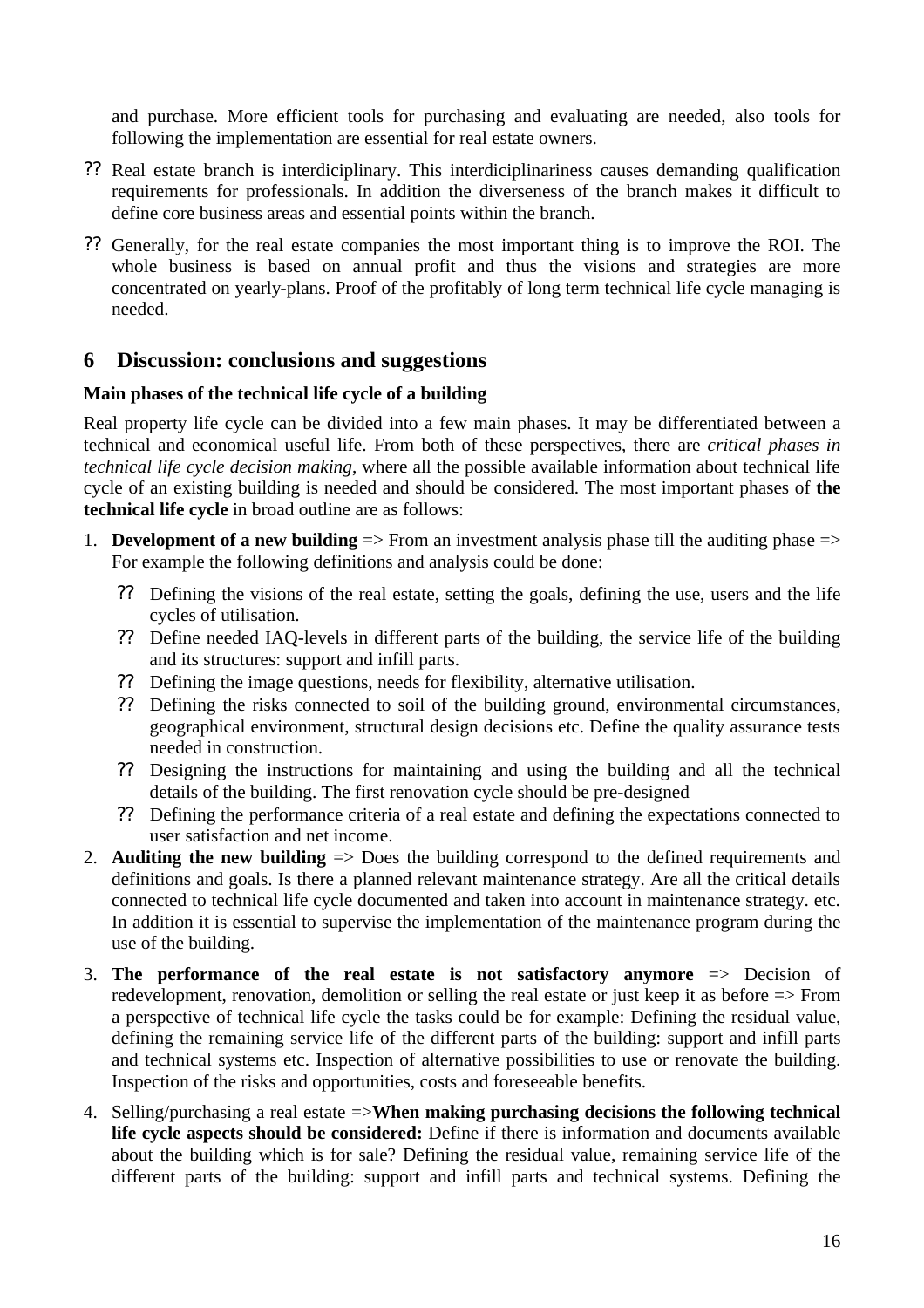flexibility of the building. Inspection of alternative possibilities to use and renovate the building. Inspection of the risks and opportunities, costs and foreseeable benefits. How the building has been maintained, what were the visions and goals in investment analysis and construction phases for the building?. How the building has been used and who has been using it? What kind of processes has been carried out in the building that could have had an effect on the structures etc. What are the required costs during the next 5 and 10 years for refurbishing and maintaining the building? Is it possible to realise the vision and goals defined for the building in a cost-effective way?

In figure 5, the critical points of the technical life cycle decision making are presented.



**Figure 5.** Critical phases of the technical life cycle management. 1) Development and defining the strategies 2) Auditing phase – taking into use 3) Strategic decision making points: redeveloping, renting, selling, demolition and acquisition-phases 4) new strategies 5) demolition decision. ( TK 2001)

#### **Characteristic features of Technical Life Cycle Concept:**

- 1) Technical life cycle (TLC) concept should be a continuous and seamless, well documented managing and service concept from investment analysis phase till the demobilisation phase of a real estate. It must be defined according to the visions and goals of an owner organisation. Decisions connected to technical life cycle are a part of corporate real estate management.
- 2) Technical life cycle management and co-ordination of the technical life cycle is *more a process than a project.* It is a continuos co-operation relationship between the owner and the TLCmanager. The services can be outsourced if there is not enough competence in the owner organisation for creating technical life cycle strategies and manage their implementation in practice. The outsourcing decision depends on the competence and the structure of the owner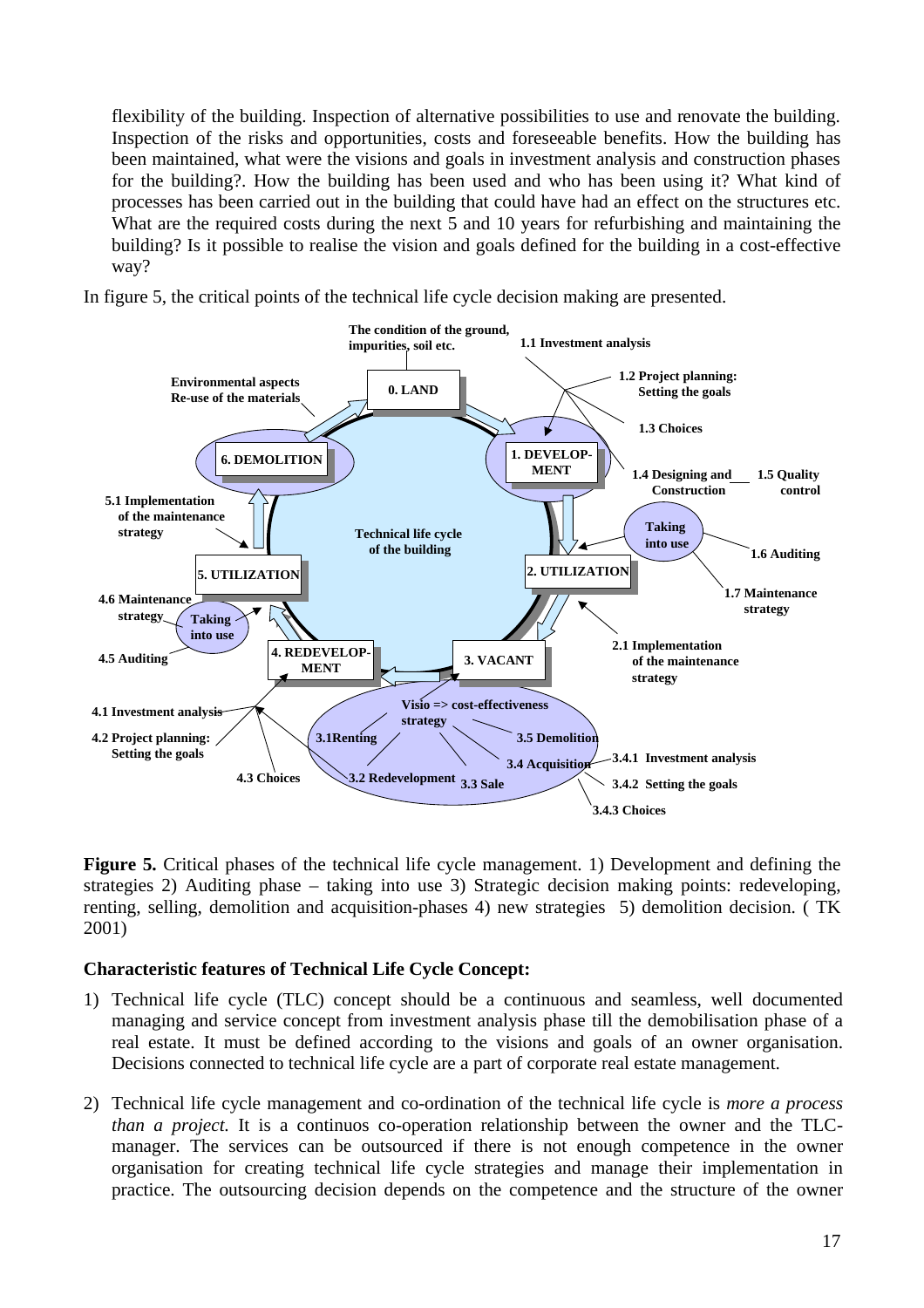organisation. Technical life cycle consists of technical management of an entire life cycle of a real estate. By long term planning in the TLC-process it is possible to achieve a healthy, safe and economical building, which reflects the real value of a real estate.

- 3) The aim of *technical life cycle management* is to optimise the life cycle costs and the properties of the real estate, according to the real estate visions of the owners. The technical life cycle concept is a *strategy* for technical life cycle. The main role of the technical life cycle manager is to define a strategy for the technical life cycle according to owner goals and manage its implementation into practice. The service concept in investment analysis or project planning phase creates frames for technical possibilities to build economical, healthy and safe buildings.
- 4) The technical life cycle manager must be able to adapt theoretical know-how to practice the technical life cycle decisions need wide theoretical understanding and experience. The managing services are knowledge intensive, intangible and interdiciplinary and need interaction between different technical life cycle project team members within a project. Services are connected to structural and building physical design decisions taken into account micro and macro environment of the building. Services are directed to the building itself. Well-performed life cycle service concept benefits both the owner and the user of the building.

In the next phase of the project "Purchase model of technical life cycle service concept" the tasks of the technical life cycle manager in critical points will be specified. Also the tools for building technical life cycle strategies will be defined.

# **7 Literature**

- 1. Alexander, Keith, Facilities Management: managing occupancy for a productive workplace, International Recearch seminar on real estate management, 29<sup>th</sup>-30<sup>th</sup>, March 2001, Helsinki University Of technology, Espoo
- 2. Barret, Peter, Facilities management towards best practice, edited by Barret, Blackwell Science Ltd 1995
- 3. Benda, George, Bartl, Fred, Munn, Dave, Turner, Stephen, Asset Value and Resilient Building Design, Chelsea Group Ltd, USA, In Healthy Buildings 2000, Exposure, human response and building investigations, August  $6<sup>th</sup>$ -10<sup>th</sup> 2000. Helsinki, Finland
- 4. Bon, Ranko, Luck, Rachael, Annual CREMRU-JCI survey of corporate real estate practices in Europe and North America: 1993-1998, Facilities, Vol. 17 Issue 5/6, 1999
- 5. Bon, Ranko, Corporate Real Estate Management in Europe and US, Facilities, Vol. 12 Issue 3,1994
- 6. Bon, Ranko, Building as an Economic Process, An introduction to Building Economics. Prentice Hall, 1989
- 7. Brown, Robert, Kevin and Arnold, Alvin, L., Managing Corporate Real Estate, John Wiley & Sons, Inc., New York, 1993
- 8. Flanagan, Roger, Norman, George, Meadows, Justin, Robinson, Graham, Life Cycle Costing – Theory and Practice, BSP Professional Books, Oxford, Great Britain, 1989
- 9. Gransberg, Douglas D., Ellicot, Michael A., Life cycle project management, Transactions of Aace International, Morgantown, 1997
- 10. Gilbert, Dirk Ulrich, Strategishes Management, der Vortrag in die EBS, 4/ 2001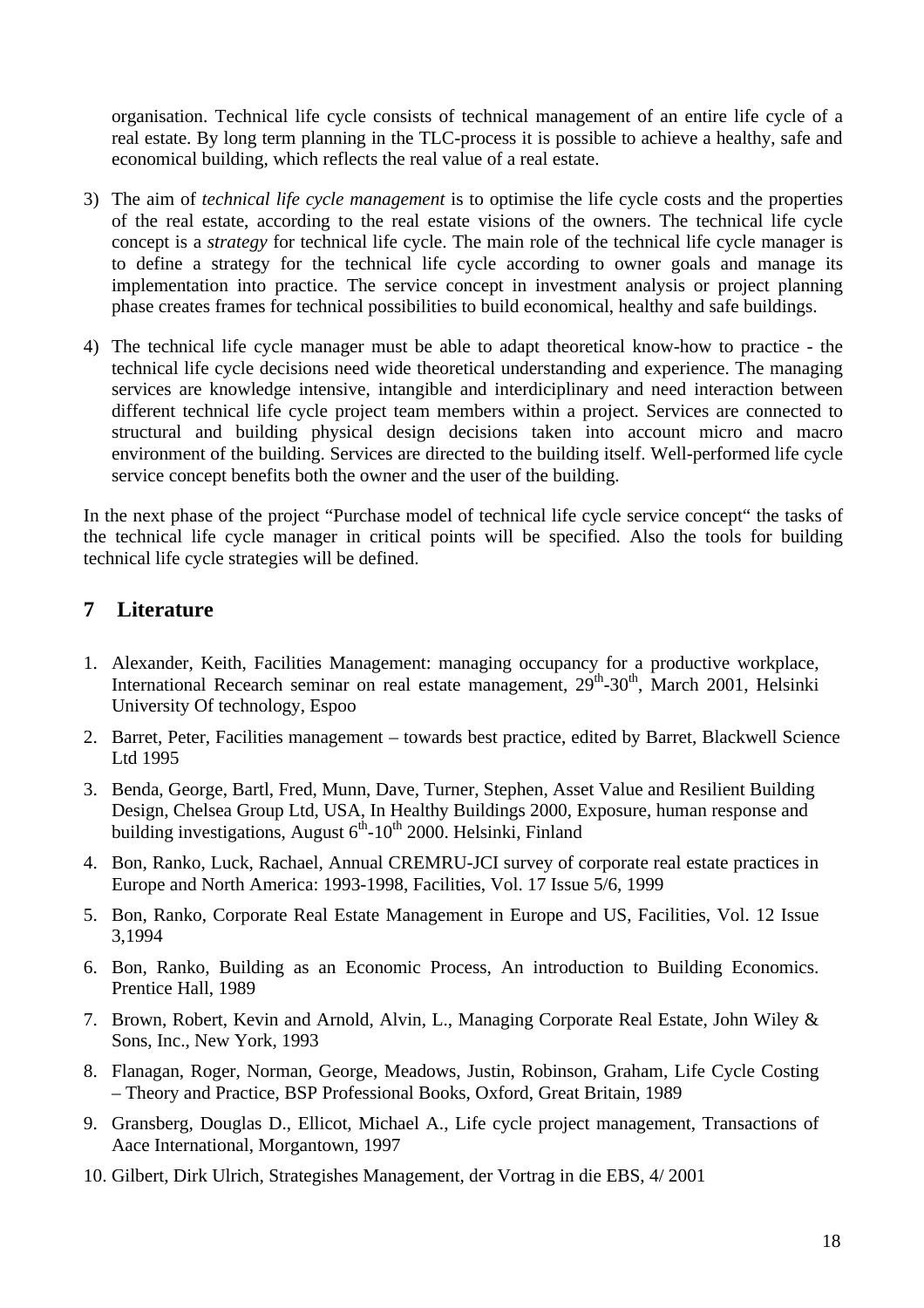- 11. Halder Martin, The German Real Estate Sector, A research study made by EBS, Immobilienakademie GmbH, 1999
- 12. Horner, R., M., W., El-Haram, M., A., Munns, A., K., Building maintenance strategy: a new management approach, Journal of Quality in Maintenance Engineering, Vol. 3, Issue 4, 1997
- 13. Interviews in Finland, Winter 2001
- 14. Interviews and discussions in Germany, 2000 2001
- 15. Joroff, Michael, The Corporate Real Estate Seminar, Helsinki-Stockholm, 4/2001, seminar and discussions.
- 16. Kaleva, Hanna, KTI-loppuraportti, Kiinteistö- ja rakennusalan liiketoiminnan ja teknilogian kehittäminen, Kiinteistöala Suomessa – markkinat, strategiat, johtaminen, Kiinteistötalouden Instituutti, 2/1998, http://rakli.fi/kp/KTIlr.htm
- 17. Koskelo, Taina, Purchase of Technical life cycle services in Finland, An interview-study, made in Capital-area of Finland, spring 2000, A seminar-work, Helsinki University of Technology.
- 18. Levin, Hal, Boerstra, Atze, (Chairmen), Quality control for healthy buildings in construction process, WS3, Seppänen, Olli, Tuomainen, Marianna, Säteri, Jorma (editors), Healthy Buildings 2000, Workshop Summaries, SIY Indoor Air Information Oy, Helsinki, Finland 2000
- 19. Loch, Bill, Avoiding the usual suspects, Facilities, Vol 18, Issue 10/11/12, 2000
- 20. Lundström, Stellan, Fastighetsföretagets organisation Valet mellan egen regi och entreprenad, Uppsats nr 2, Kungliga Tekniska Högskolan, Avd Bygg och fastighetsekonomi, Stockholm 1999
- 21. Lundström, Stellan, An Efficient Mix Between, In-house Management and Entrepreneurs in Real Estate Management, The Royal Institute of Technology, Real Estate and Construction Management, International Real Estate Society Conference 1999, Kuala Lumpur
- 22. Manning, Chris, Rodrigues, Mauricio, Roulac, Stephan, E., Which corporate real estate management functions should be outsourced, The Journal of Real Estate Research, Vol 14, Issue 3, 1997
- 23. Ojala, Tuomo, Facility management palveluiden tuotteistaminen, Kooste haastatteluista (julkaisematon) 1999
- 24. Pekkanen, Jukka, Rakennuttamis-, suunnittelu ja rakentamispalveluiden hankinta, Procurement of Consulting, Design and Construction Services, Teknillinen Korkeakoulu, Rakennus- ja yhdyskuntatekniikan osasto, Rakentamistalous, Julkaisu 163, Otaniemi, Espoo, 1998
- 25. Porter, Michael E., Competitive Strategy: Techniques for analysing industries and competitors, New York, Free Press, 1980
- 26. Ratcliffe, John, Scenario Building: a suitable method for strategic property planning? Property Management, Vol, 18, Issue 2 , 2000
- 27. RIL-216-2001, Rakenteiden elinkaaritekniikka, Suomen Rakennusinsinöörienliitto RIL r.y. 2001
- 28. Schulte, K.-W., Pierchke B., Facilities Management, Herausgaben von Karl-Werner Schulte und Barbara Pierchke, Immobilien Informationsverlag, Rudolf Muller GmbH & Co. KG Köln 2000, 716 p.
- 29. Smith, Douglas J.,Predictive or preventive maintenance pays dividends, Power Engineering, Barrington, Volume 105, Issue 2, Feb 2001